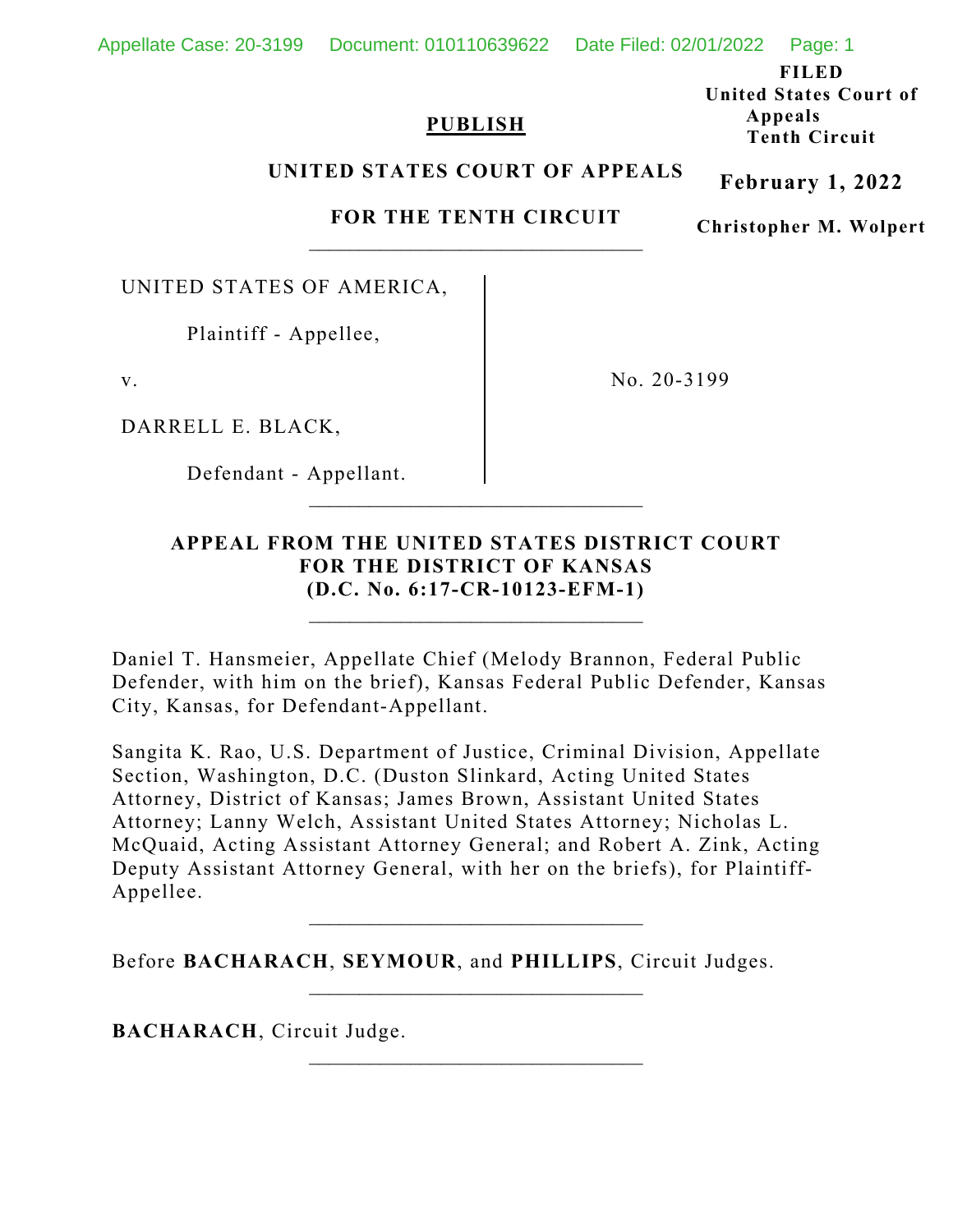This appeal involves the Speedy Trial Act. Under the Act, a trial must ordinarily start within 70 days of the defendant's appearance before a judge in the district where the indictment is pending. Typically, the defendant's first appearance occurs in the district where the indictment was filed, triggering the 70-day period. But what if the case is transferred to another district just for entry of a plea and the defendant first appears in front of a judge in the transferee district? Is the indictment pending in that district?

The district court answered *no*, concluding that the defendant's appearance in the transferee district did not start the speedy-trial clock. We disagree. The indictment was pending in the transferee district; otherwise that court couldn't have accepted a plea. So the defendant's first appearance in the transferee district triggered the 70-day period for trial.

# **I. Mr. Black is arrested in Missouri and charged with federal offenses in Missouri and Kansas.**

Mr. Black was a suspect in three robberies; two took place in Kansas, and one in Missouri. He was arrested in Missouri and indicted for robbery in both the Western District of Missouri and the District of Kansas.<sup>[1](#page-1-0)</sup>

<span id="page-1-0"></span>The Kansas charges consisted of two counts of Hobbs Act robbery, 18 U.S.C. § 1951, two counts of brandishing a firearm in furtherance of a crime of violence, 18 U.S.C.  $\S$  924(c)(1), and two counts of being a felon in possession of a firearm,  $18 \text{ U.S.C.}$  §  $922(g)(1)$ .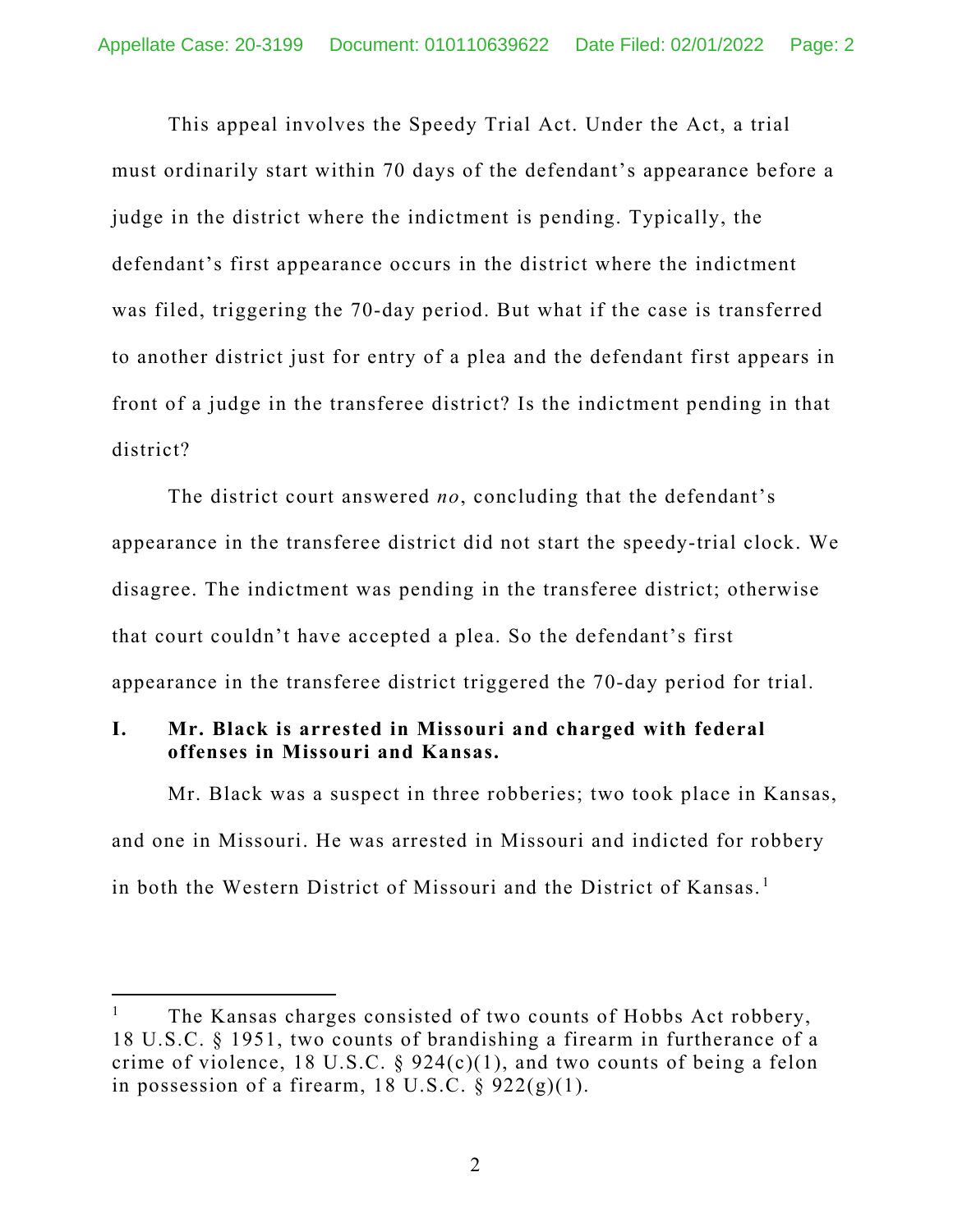While in custody in Missouri, Mr. Black expressed a wish to plead guilty and asked the District of Kansas to transfer the charges to the Western District of Missouri under Federal Rule of Criminal Procedure 20. The District of Kansas granted Mr. Black's request and transferred the indictment to the Western District of Missouri. With the transfer, the District of Kansas marked the case and pending Kansas charges as "terminated" on the docket sheet. The Western District of Missouri opened a criminal docket with a new case number for the Kansas charges.

#### **II. Mr. Black pleads not guilty and the case returns to Kansas.**

On April 30, 2018, Mr. Black had his arraignment in the Western District of Missouri. At the arraignment, he pleaded not guilty to the Kansas charges. The court scheduled a later hearing, expecting Mr. Black to change his plea to "guilty." But he didn't. Min. Entry for Change of Plea Hr'g, *United States v. Black*, No. 2:17-cr-04044-BCW-1 (W.D. Mo. Oct. 17, 2018), ECF No. 34. [2](#page-2-0)

Mr. Black's plea of not guilty triggered Federal Rule of Criminal Procedure 20(c), which required

• the clerk of the transferee court to "return the papers to the court where the prosecution began" and

<span id="page-2-0"></span><sup>&</sup>lt;sup>2</sup> Both parties refer to entries on the docket for the Missouri charges, W.D. Mo. Case No. 2:17-cr-04044-BCW. *E.g.*, Appellant's Opening Br. at 7; Appellee's Resp. Br. at 6. Mr. Black moved to supplement the record with this docket. Rather than order supplementation of the record, we take judicial notice of the contents of the docket in the Western District of Missouri. *See Bunn v. Perdue*, 966 F.3d 1094, 1096 n.4 (10th Cir. 2020).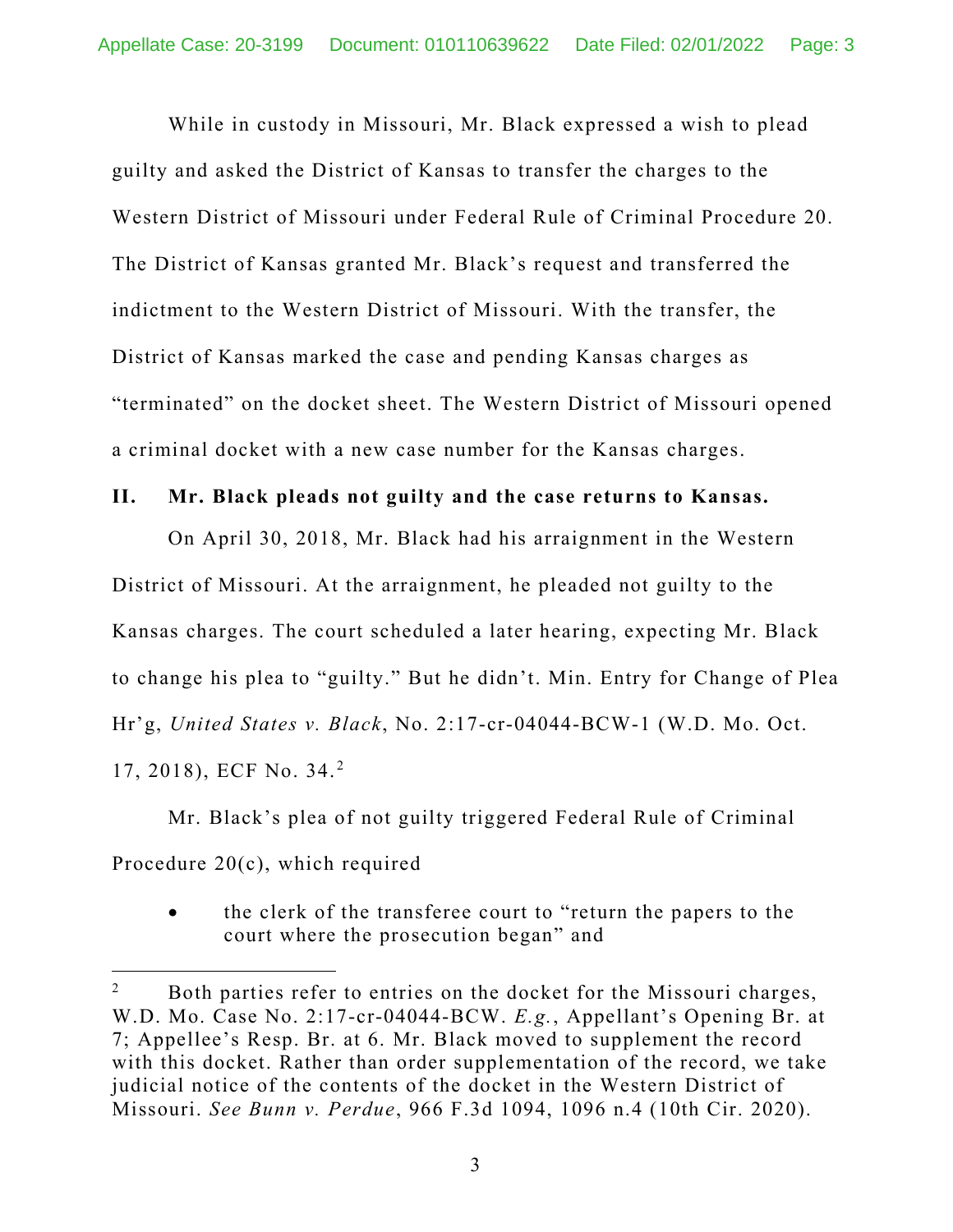• the original court to "restore the proceeding to its docket."

Fed. R. Crim. P. 20(c). So once Mr. Black decided to plead not guilty, the Western District of Missouri had to return the case to the District of Kansas for Mr. Black to stand trial. The Western District of Missouri thus

- granted the government's motion to return the case to the District of Kansas and
- directed the clerk "to immediately take all necessary steps to return this matter to the District of Kansas."

Supp. R. vol. 1, at 15–16.

On November 15, 2018, the Clerk for the Western District of Missouri notified the Clerk for the District of Kansas, stating that the case was "being transferred back to your court for disposition" and transmitting the docket sheet and court papers to the District of Kansas. Supp. R. vol. 1, at 17. With return of the case to Kansas, the Western District of Missouri marked its own case as terminated. But Mr. Black remained in custody in Missouri for sentencing on the Missouri charges.

# **III. After the case was transferred back to the District of Kansas, Mr. Black remains in Missouri until March 22, 2019.**

On December 18, 2018, the Western District of Missouri accepted Mr. Black's guilty plea on the Missouri charges. But the court waited 50 days to schedule the case for sentencing. The sentencing itself didn't take place until March 6, 2019. Sixteen days later, Mr. Black appeared in the District of Kansas.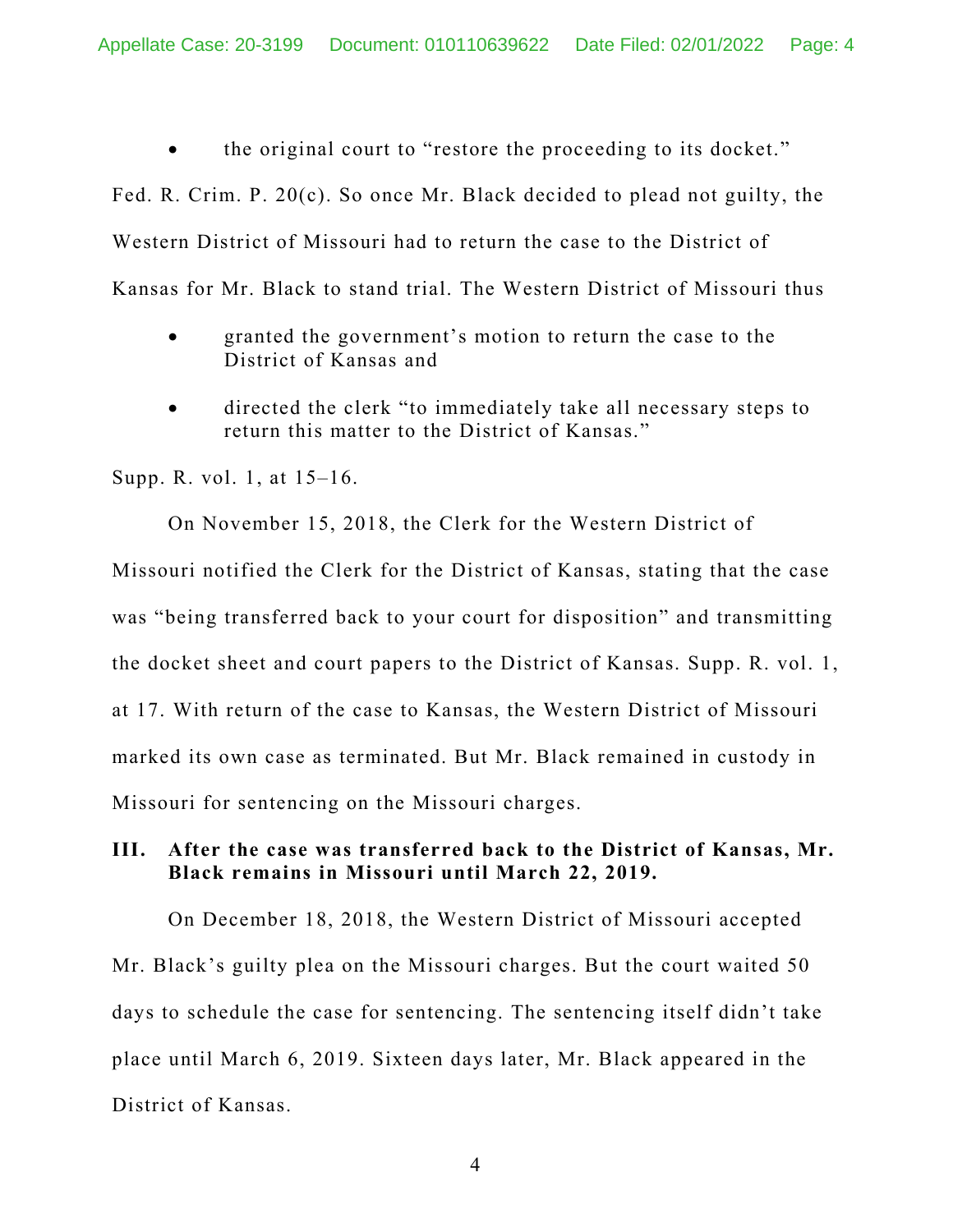# **IV. The District of Kansas denies Mr. Black's motion to dismiss the indictment.**

Mr. Black invoked the Speedy Trial Act, moving to dismiss the indictment on the Kansas robberies. The District of Kansas denied the motion.

Mr. Black and the government reached a conditional plea agreement. Under the agreement, Mr. Black pleaded guilty to the two Kansas charges but preserved his objection under the Speedy Trial Act. The District of Kansas entered a judgment of conviction, and Mr. Black appealed.

#### **V. Our review is de novo.**

We conduct de novo review of an alleged violation of the Speedy Trial Act. *United States v. Allen*, 603 F.3d 1202, 1208 (10th Cir. 2010). But we will overturn an underlying factual finding only it was clearly erroneous. *Id.*

### **VI. The speedy-trial clock starts when Mr. Black appears in the Western District of Missouri.**

Because Mr. Black had pleaded not guilty to the two Kansas charges, the Speedy Trial Act required the trial to start within 70 days of his appearance before a judge of "the court where the charge[s] w[ere] pending." 18 U.S.C. § 3161(c). The parties disagree on whether that court was the District of Kansas or the Western District of Missouri. If the charges were pending in the Western District of Missouri, the speedy-trial clock would have begun on April 30, 2018. If the charges were pending in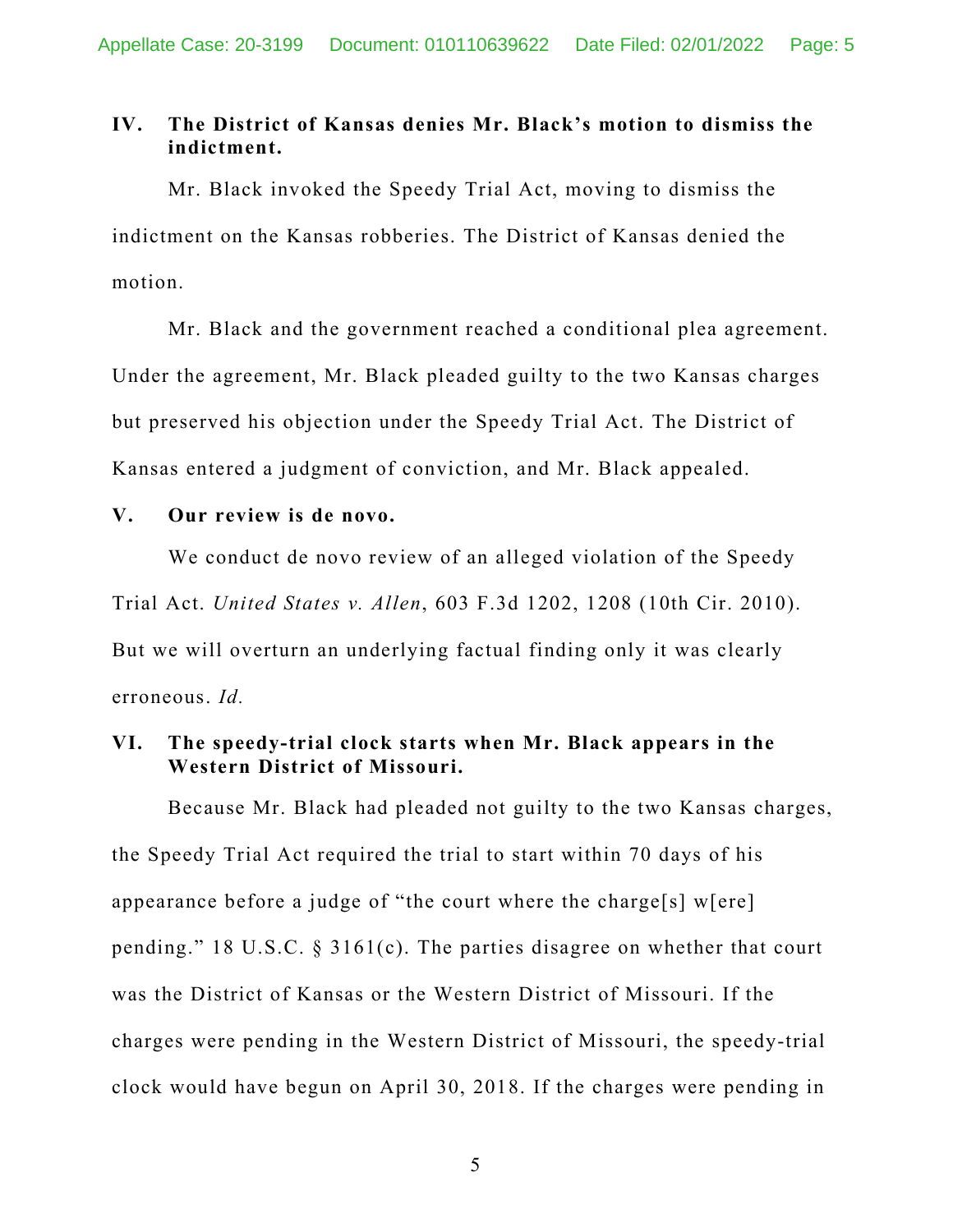the District of Kansas, the speedy-trial clock would have begun roughly eleven months later (when Mr. Black appeared in the District of Kansas).

# **A. When Mr. Black was arraigned in the Western District of Missouri, the charges for the Kansas robberies were pending in the Western District of Missouri.**

We must start with the text of the Speedy Trial Act and Federal Rule of Criminal Procedure 20. *See Duncan v. Walker*, 533 U.S. 167 (2001). Under the Act, the speedy-trial clock starts when the defendant appears in the court where the charges are "pending." 18 U.S.C. § 3161(c). The parties do not dispute pendency of the indictment in the District of Kansas before the transfer; the question is whether the transfer rendered the indictment pending in the Western District of Missouri.

To answer this question, we start with the definition of "pending." The parties agree that "pending" means "[r]emaining undecided; awaiting decision." *Pending*, BLACK'S LAW DICTIONARY (11th ed. 2019). So we must decide whether the transfer rendered the charges "undecided" or "awaiting decision" in the Western District of Missouri.

The transfer was governed by Federal Rule of Criminal Procedure 20:

A prosecution may be transferred from the district where the indictment or information is pending . . . to the district where the defendant is arrested, held, or present if:

(1) the defendant states in writing a wish to plead guilty or nolo contendere and to waive trial in the district where the indictment, information, or complaint is pending, *consents in writing to the court's disposing*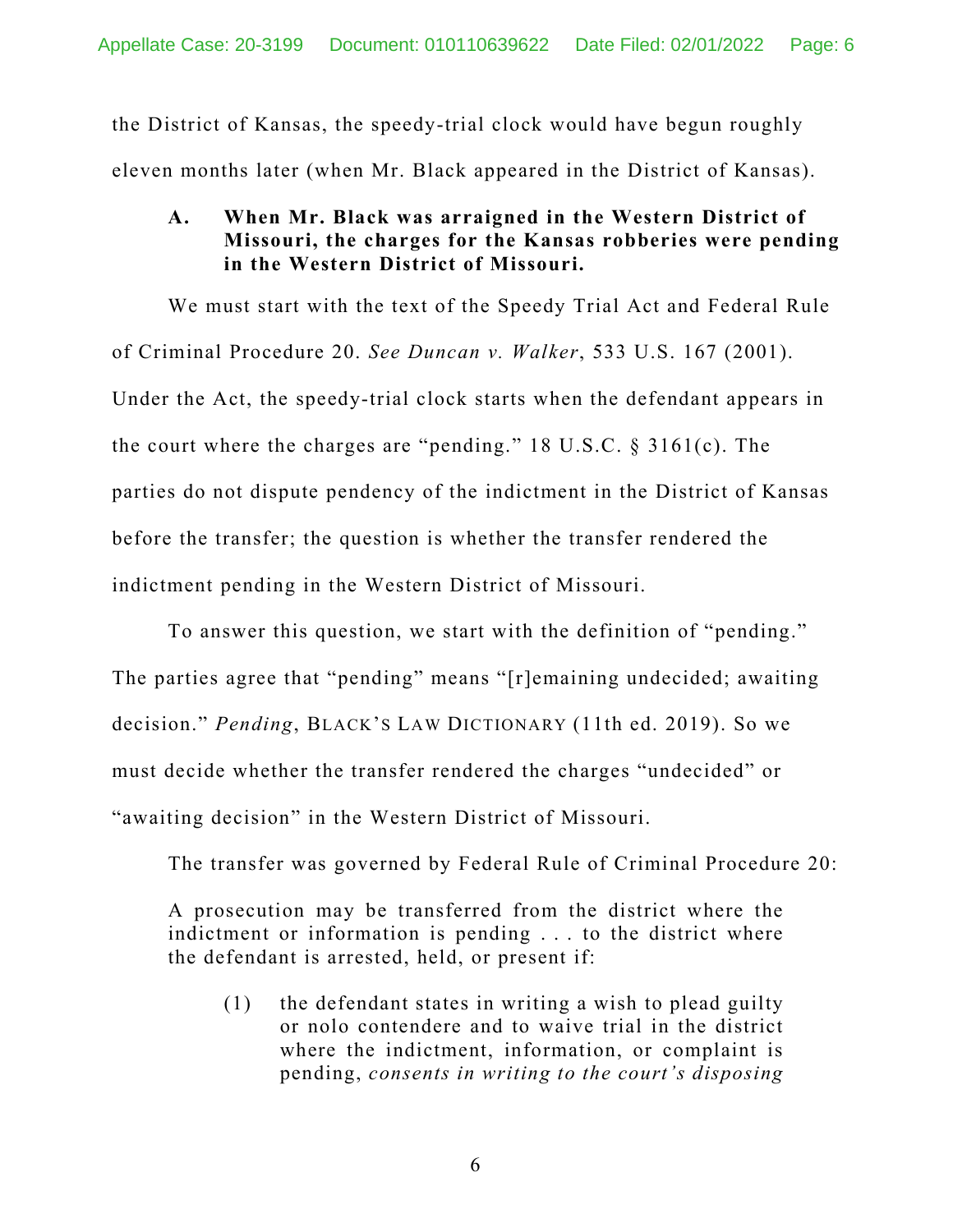*of the case in the transferee district*, and files the statement in the transferee district; and

(2) the United States attorneys in both districts approve the transfer in writing.

Fed. R. Crim. P. 20(a) (emphasis added). Under this rule, the prosecution could be transferred only if Mr. Black consented to "disposi[tion] of the case" in the transferee district (the Western District of Missouri). Fed. R. Crim. P. 20(a). So the rule contemplated that upon transfer, the Western District of Missouri would obtain power to dispose of the case.

To "transfer" is "[t]o convey or remove from one place or one person to another; to pass or hand over from one to another, *esp. to change over the possession or control of*." *Transfer*, BLACK'S LAW DICTIONARY (11th ed. 2019) (emphasis added). So the transfer shifted "the possession or control of" the case from the District of Kansas to the Western District of Missouri. Given that shift, the case was undecided and awaiting decision and thus pending—in the Western District of Missouri when Mr. Black was arraigned there.

The government conceded at oral argument that the Kansas charges were pending in the Western District of Missouri for purposes of entering a plea and sentencing (if Mr. Black pleaded guilty). But the government insists that the transfer did not render the proceedings "pending" in the Western District of Missouri for speedy-trial purposes, arguing that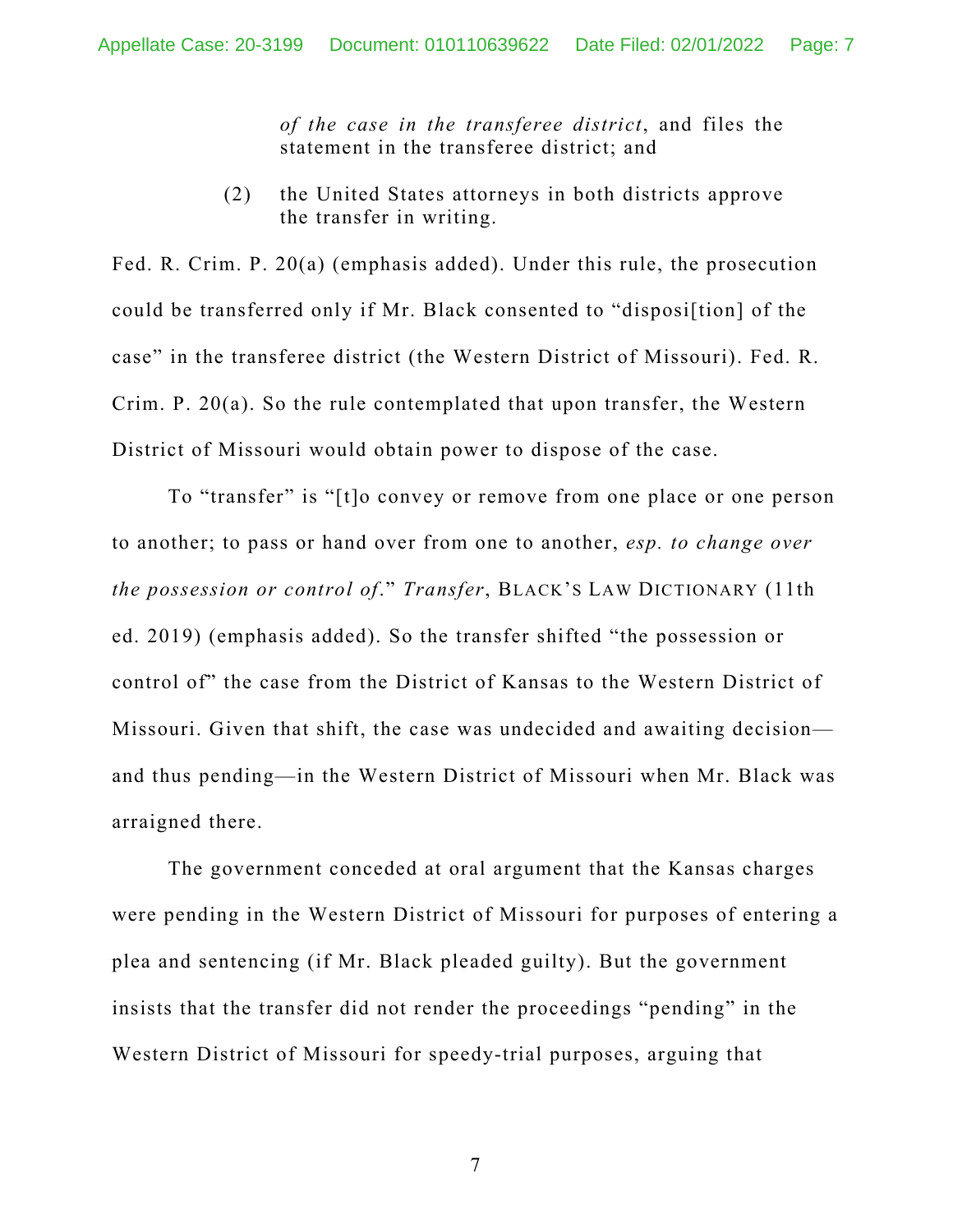- the transfer was partial because the charges remained pending in the District of Kansas and
- the District of Kansas was the only court that could try the case.

In our view, the charges were no longer pending in the District of Kansas when Mr. Black's case was transferred to the Western District of Missouri. The transfer was complete, preventing the District of Kansas from acting while the case was pending in the Western District of Missouri.<sup>[3](#page-7-0)</sup>

# **1. Transfer of the prosecution to the Western District of Missouri was complete.**

The government contends that transfer of a prosecution can sometimes be partial, giving the example that people can transfer weight from one foot to another without transferring all of their weight. Appellee's Resp. Br. at 33. This example disregards Rule 20(a)'s reference to transfer of "a prosecution." Rule 20(a) uses the singular, indefinite article *a*. The indefinite article *a* "limit[s] . . . or make[s] . . . more or less definite" the corresponding noun. Bryan A. Garner, *Garner's Modern English Usage* 991 (4th ed. 2016). In other words, the article *a* specifies a

<span id="page-7-0"></span>In civil cases, transfer similarly divests the original court of "all jurisdiction over the case." *See Chrysler Credit Corp. v. Country Chrysler, Inc.*, 928 F.2d 1509, 1516–17 (10th Cir. 1991). "[T]he action retains its procedural identity" in the transferee court and the transferor court loses authority to act. *Id*. at 1516 (citing *Danner v. Himmelfarb*, 858 F.2d 515, 521 (9th Cir. 1988)).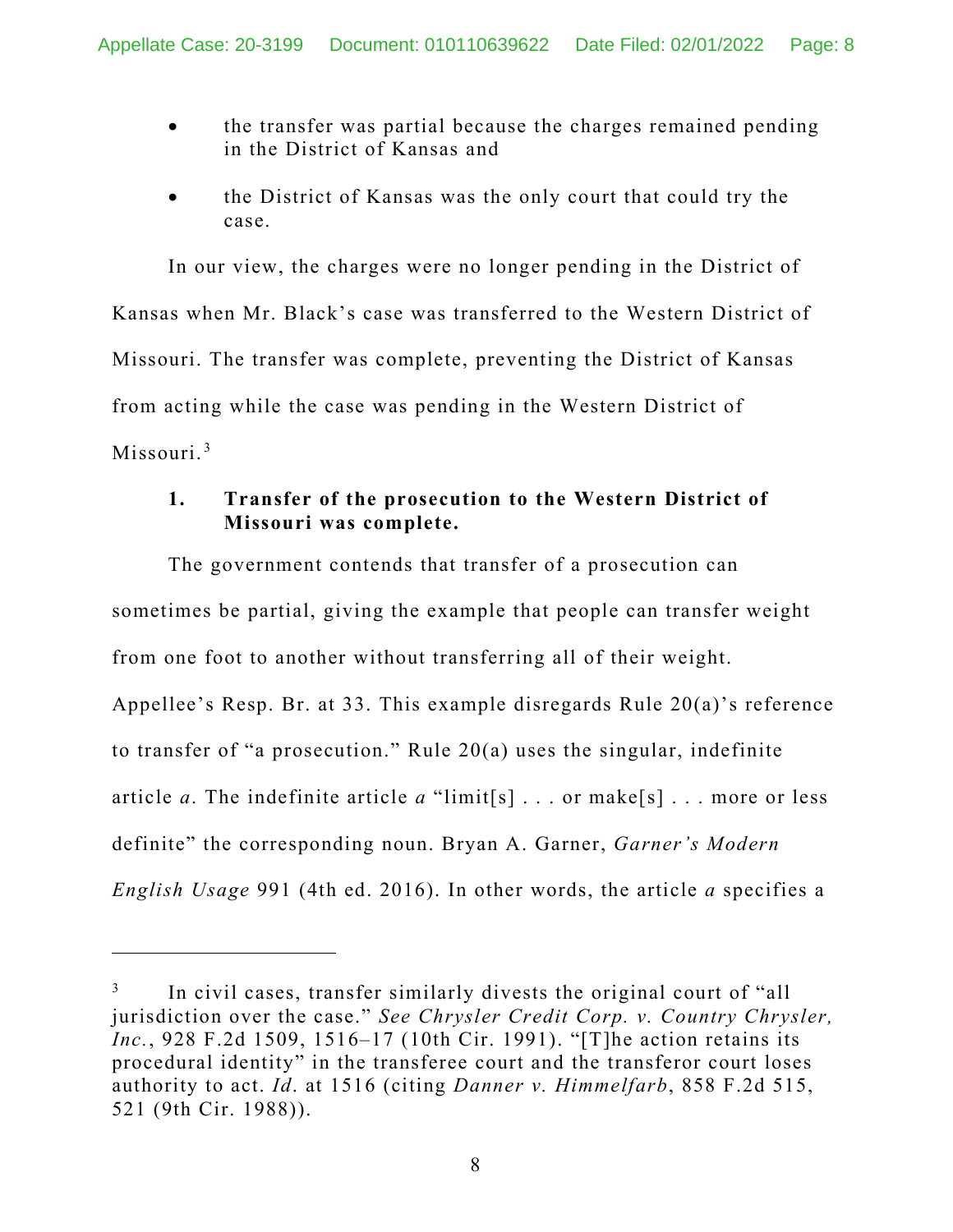particular item and rules out a partial transfer of that item. *See Niz-Chavez v. Garland*, 141 S. Ct. 1474, 1481 (2021) (observing that the indefinite article *a* before the noun "notice" indicates that the "notice" must "come all at once" rather than in installments); *see also Banuelos v. Barr*, 953 F.3d 1176, 1181 (10th Cir. 2020) ("[I]n most contexts, the singular article 'a' refers to only one item."). Rule 20(a) thus treats a prosecution as something that can occur only in one district.

The singular nature of "a prosecution" is also reflected elsewhere in Rule 20. For example, Rule 20(c) provides that if the defendant pleads not guilty in the transferee district, the original district must "restore the proceeding to the docket" and the transferee district must "return the papers to the court where the prosecution began." Fed. R. Crim. P. 20(c). If the case had remained pending in the District of Kansas, it wouldn't have needed return of the court papers or restoration to the docket.

The government downplays the importance of returning "the papers" by distinguishing "the papers" from authority over the case. Appellee's Resp. Br. at 33–34. Under Rule 20, however, the papers remain in the court with authority to act.

Rule 20 was adopted in 1944, over a half-century before the start of electronic filing. So any federal court needed the paper file in order to proceed. Given this need, the original version of Rule 20 required the clerk of the original district to "transmit the papers in the proceeding" to the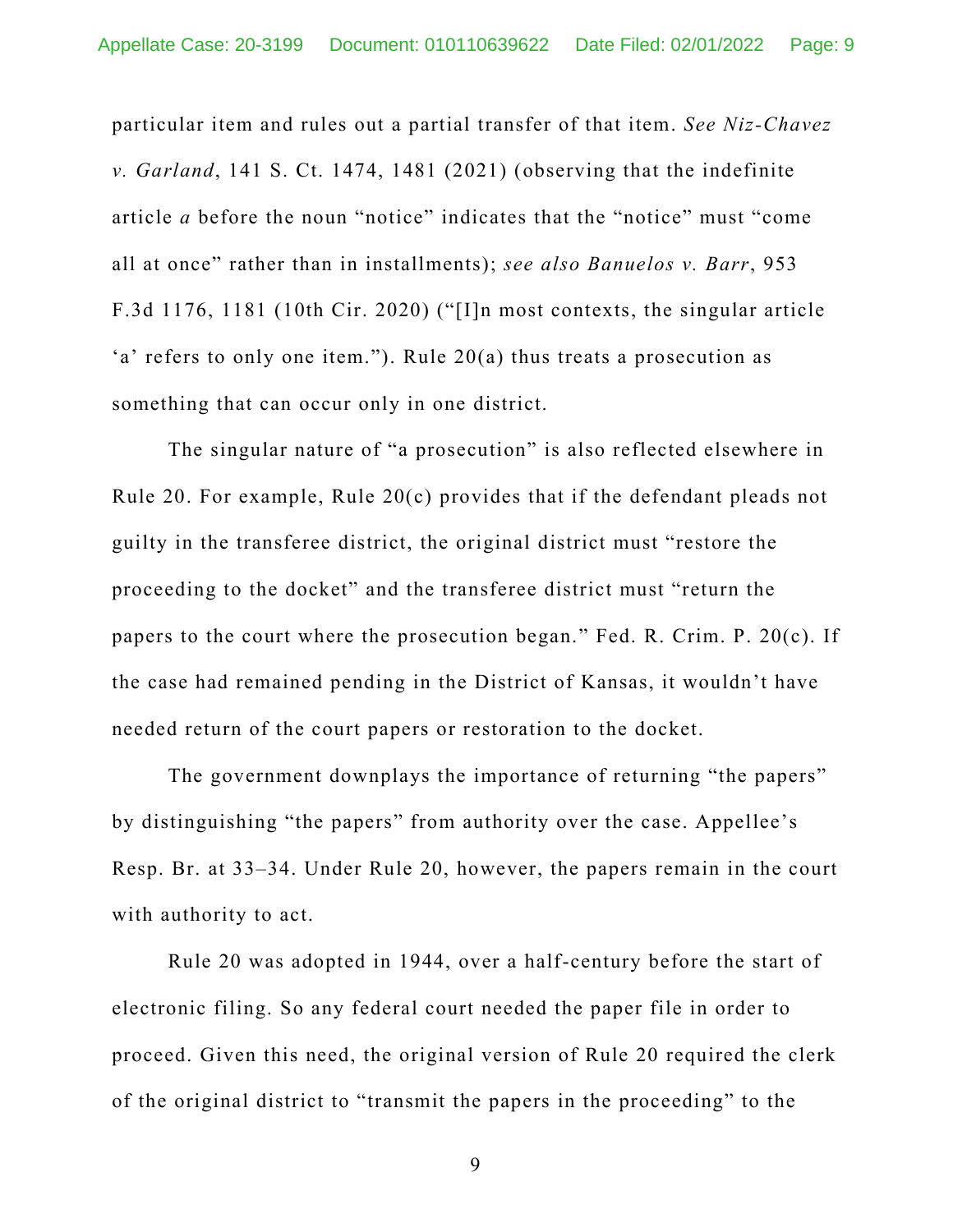transferee district so that the proceeding would "continue in that district." 18 U.S.C., Fed. R. Crim. P. 20 (1946). Similarly, if a case were transferred for trial, the clerk of the original district had to "transfer[] all papers in the proceeding" to the transferee district for "the prosecution [to] continue in that district." 18 U.S.C., Fed. R. Crim. P. 21(c) (1946). Given the importance of the paper file, this transfer of "the papers" traditionally conveyed authority over the case. *See Chrysler Credit Corp. v. Country Chrysler, Inc.*, 928 F.2d 1509, 1516–17 (10th Cir. 1997) (civil cases); *In re Briscoe*, 976 F.2d 1425, 1426 (D.C. Cir. 1992) (per curiam) (criminal cases).

These rules remain largely intact after the emergence of electronic filing. When Mr. Black was arrested, Rule 20 authorized transfer of his prosecution to the Western District of Missouri. With that transfer, the clerk in the District of Kansas had to "send the file" or a certified copy to the clerk of the Western District of Missouri. Fed. R. Crim. P. 20(b). With these papers, the Western District of Missouri obtained the authority to act.

### **2. The transfer to the Western District of Missouri stripped the District of Kansas of authority to act in Mr. Black's case.**

The government also argues that the case must have remained pending in the District of Kansas because that was the only court that could conduct a trial. But this argument overlooks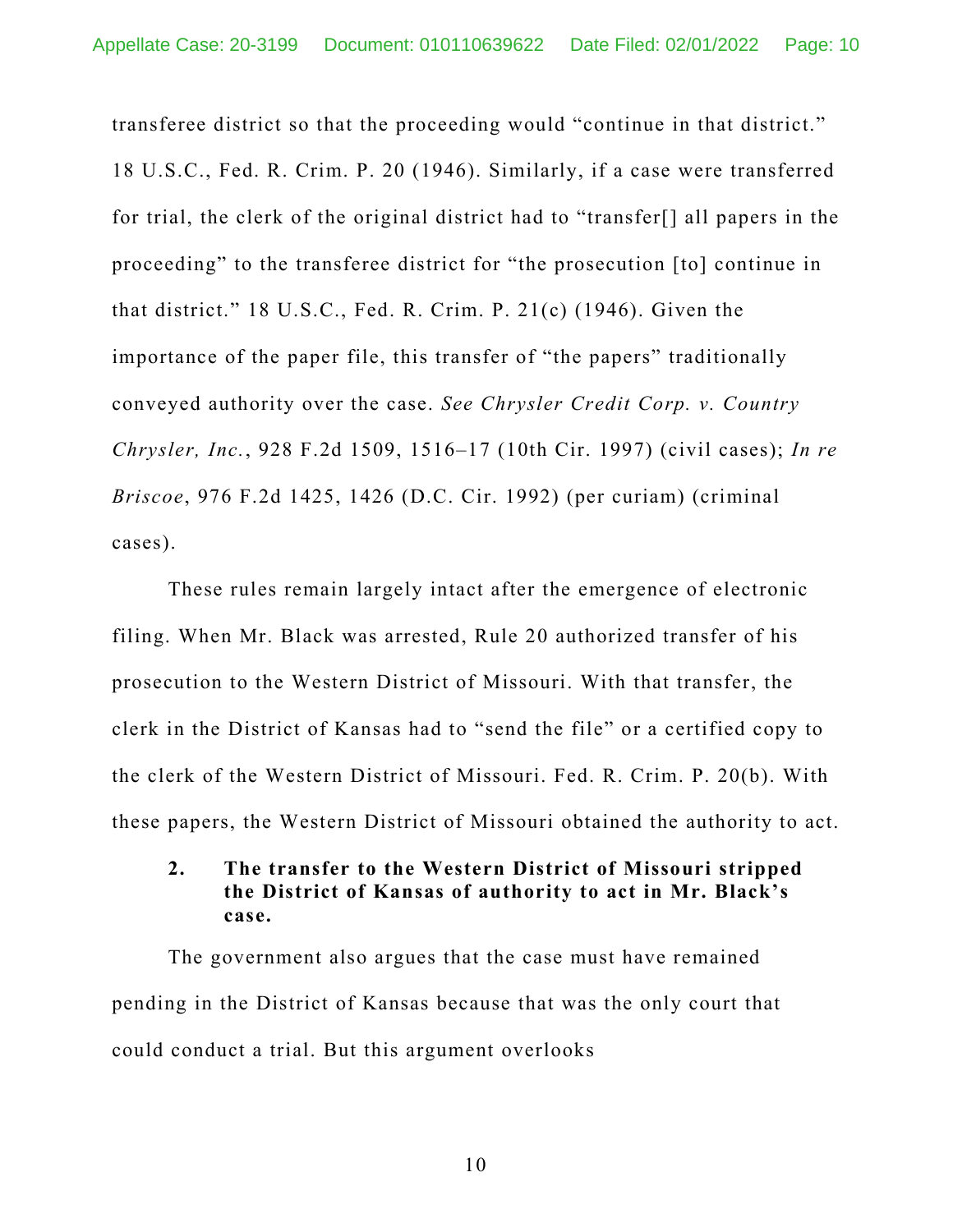- the defendant's right to waive venue and consent to trial in the Western District of Missouri,
- the Western District of Missouri's authority to accept the defendant's guilty plea, and
- the procedures governing transfers in civil cases.

Venue for the Kansas charges would ordinarily exist only in the District of Kansas because the crimes took place there. *See* U.S. Const. art. III § 2, cl. 3; U.S. Const. amend. VI. But Mr. Black could waive venue and consent to trial in the Western District of Missouri. *See Lightfoot v. United States*, 327 F.2d 207, 208 (10th Cir. 1964) (per curiam) ("We have held that the right of an accused to be tried in a particular district is a personal privilege which may be waived.") (citations omitted); *Hildebrand v. United States*, 304 F.2d 716, 717 (10th Cir. 1962) (per curiam) ("[T]he constitutional provision respecting place of criminal trials is a personal privilege which may be waived.") (citations omitted).

Even if we ignore the defendant's right to consent to trial in the transferee district, the Speedy Trial Act refers to the district where the charge is *pending* (18 U.S.C.  $\S$  3161(c)(1))—not the district where the trial would take place. If the charges weren't pending in the Western District of Missouri, that court couldn't have accepted a guilty plea. And both parties agree that the Western District of Missouri could accept the guilty plea. So the charges were pending in the Western District of Missouri.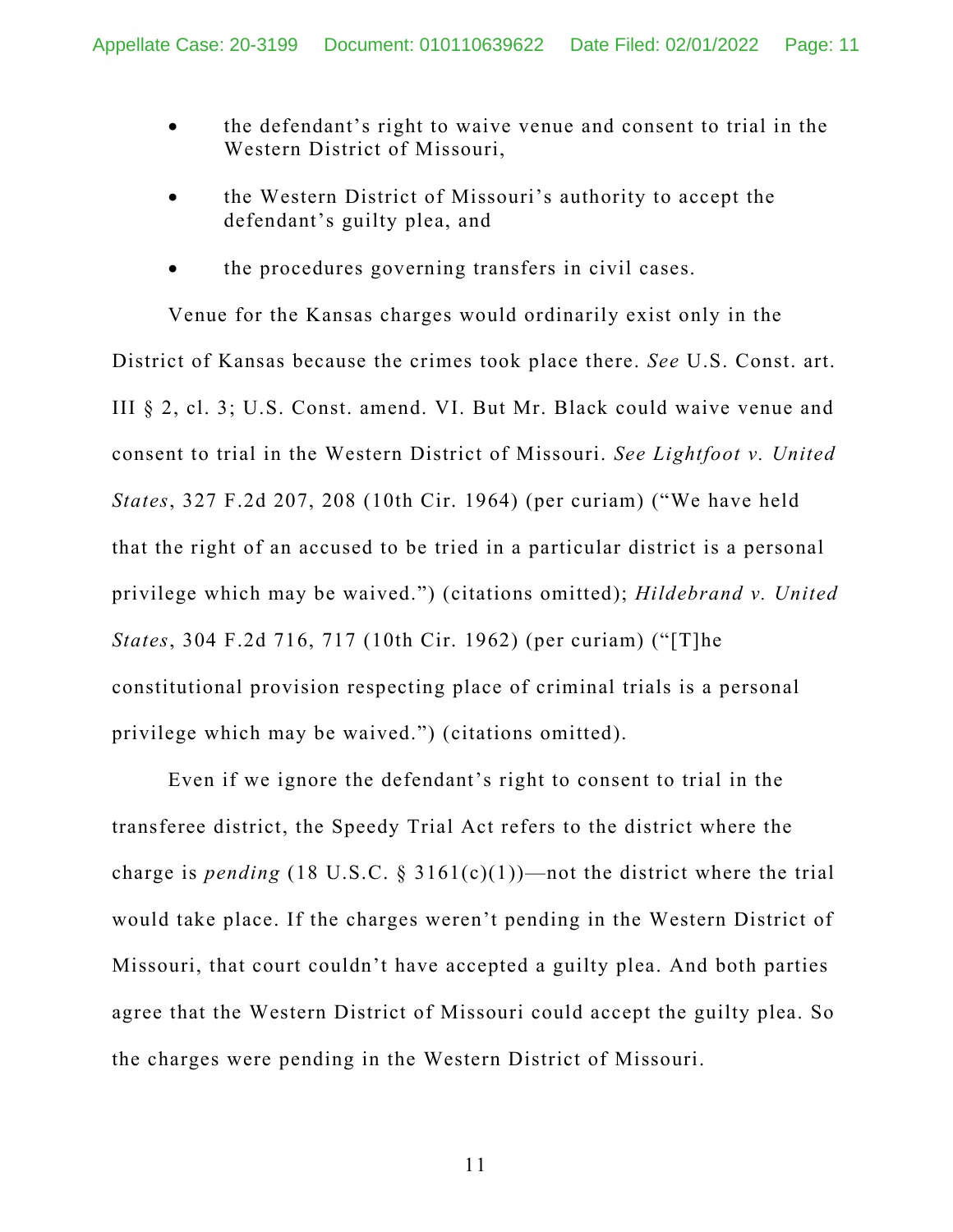The government's argument also overlooks how district courts ordinarily treat cases transferred between districts. A common example involves multidistrict litigation. The statute governing multidistrict litigation, 28 U.S.C. § 1407, allows the transfer of multiple civil cases to a single district for pretrial proceedings. This transfer takes place only for the transferee court to conduct pretrial proceedings. If the case must go to trial, the transferee court will remand the case to the original court. *See* 28 U.S.C. § 1407(a).

Even though the transfer is for a limited purpose, the original court loses authority to act when the case is docketed in the transferee district. *See* MANUAL FOR COMPLEX LITIGATION (FOURTH) § 20.131 (2004) (stating that once the transferee district receives the transfer, "the jurisdiction of the [original] court<sup>[4](#page-11-0)</sup> ceases and the transferee court has exclusive jurisdiction").

The same is true here. Upon transferring the prosecution, the District of Kansas lost authority to act and the Western District of Missouri gained that authority. *See United States v. Khan*, 822 F.2d 451, 455 (4th Cir. 1987) (concluding that with a transfer under Rule 20, "[s]ubject matter jurisdiction is, thereby, shifted from the charging district to the transferee

<span id="page-11-0"></span>Until recently, many authorities used the term "jurisdiction" loosely when referring to a court's authority to act. *Peretz v. United States*, 501 U.S. 923, 953 (1991) (Scalia, J., dissenting).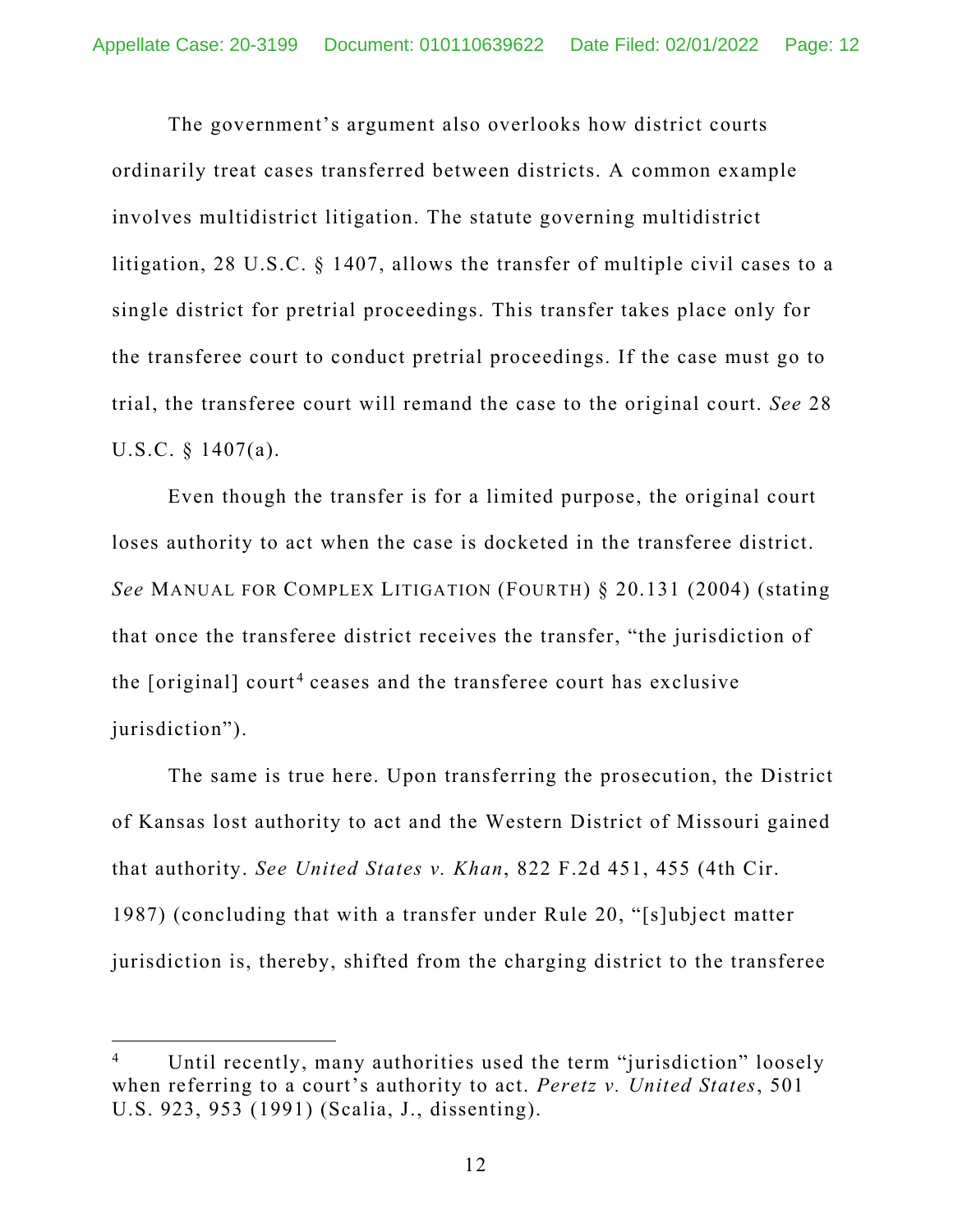district for the narrow purpose envisioned in the rule") (citation omitted). That authority was limited, allowing the Western District of Missouri only to accept a plea. But like transfers in multidistrict litigation, the original court lost the power to act while pretrial proceedings took place in the transferee district. So too the original court lost authority to act once the transferee court docketed the papers.

Both courts recognized the change: The District of Kansas terminated the case on its docket, and the Western District of Missouri opened a docket for the case. And once the Western District of Missouri returned the papers to the District of Kansas, the District of Kansas restored the proceedings to its docket and regained authority over the case. Only then did the action resume in the District of Kansas. [5](#page-12-0)

#### **B. The government's out-of-circuit authority is not persuasive.**

To support its interpretation of the speedy-trial clock in the context of Rule 20, the government relies on three out-of-circuit opinions. But these opinions do not directly address our situation and contain only cursory discussion of the Speedy Trial Act. We find them unpersuasive.

<span id="page-12-0"></span><sup>&</sup>lt;sup>5</sup> The dissent downplays the Western District of Missouri's opening of a new docket, characterizing the opening of a new case as an administrative convenience. But then why did the District of Kansas mark its docket as terminated while the case was pending in Missouri? At each point, only one district court had a docket open for the Kansas charges; and each court closed its docket once it lost authority over Mr. Black's case.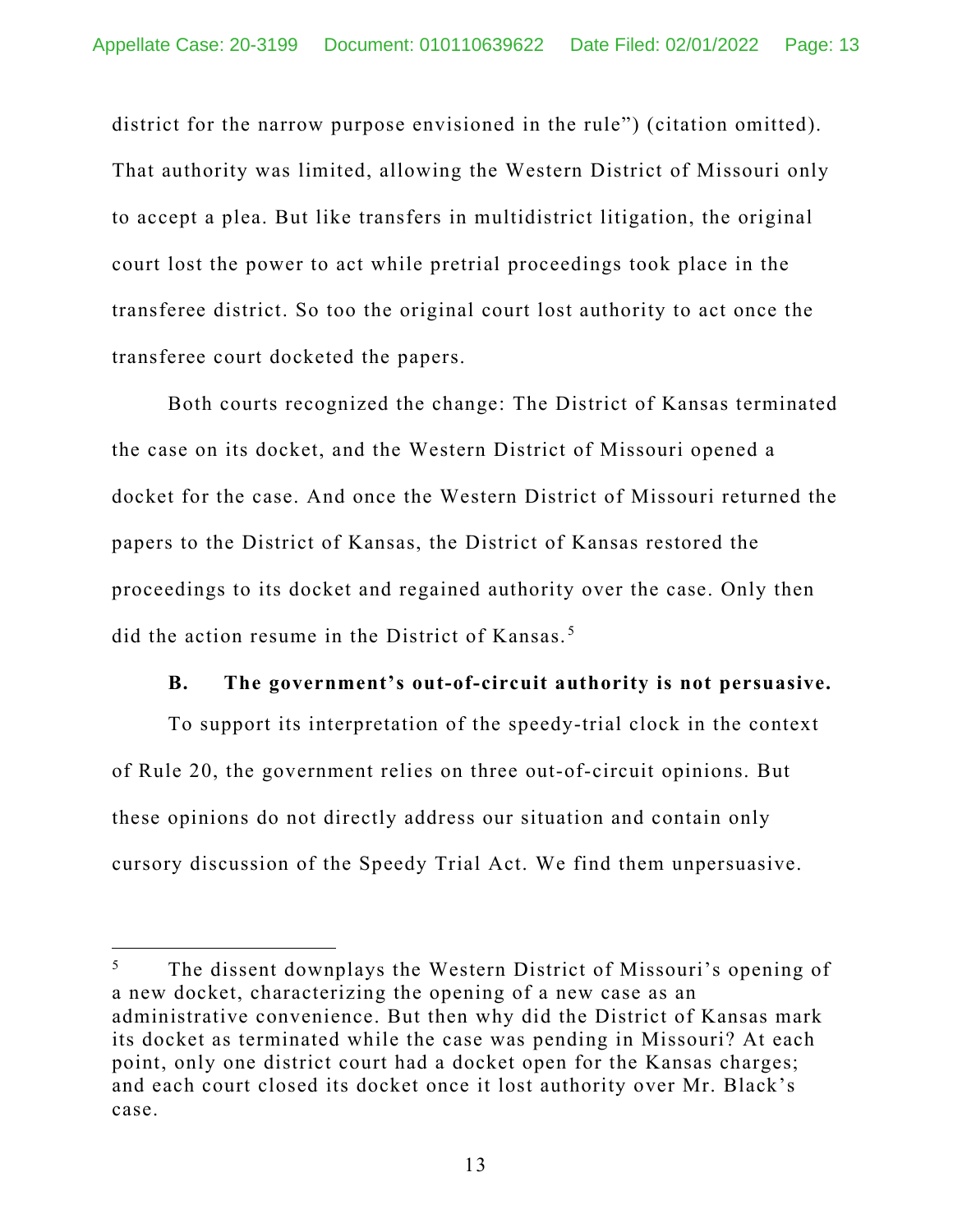*See United States v. Kreuger*, 809 F.3d 1109, 1116 n.9 (10th Cir. 2015) (declining to follow unpersuasive out-of-circuit opinions).

The first case, *United States v. Young*, 814 F.2d 392 (7th Cir. 1987), addresses the Speedy Trial Act only in a short statement that constituted either an unreasoned alternative holding or dictum. 814 F.2d at 395. In *Young*, the defendant was arrested in Michigan on federal charges originating in Indiana. *Id.* at 393. He agreed to transfer the case to Michigan for entry of a guilty plea, but he did not plead guilty. *Id.* at 394. Though he declined to plead guilty, he stipulated to exclude the time preceding the transfer to Indiana. *Id.* He then challenged the validity of that stipulation and moved to dismiss the indictment. *Id.* The Seventh Circuit's primary holding was that the stipulation was valid and enforceable. *Id.* at 395.

The government points to the Seventh Circuit's statement that the charge hadn't been pending in the district court in Michigan for speedytrial purposes because the court "had authority pursuant to Rule 20 only to act upon the defendant's guilty plea, or return him to Indiana." Appellee's Resp. Br. at 26 (quoting *Young*, 814 F.3d at 395). The government relies on this language even though the court was addressing an argument that Mr. Black has not made.

There the transferee court had mistakenly set the case for trial before returning the case to the original court. *Young*, 814 F.2d at 395. According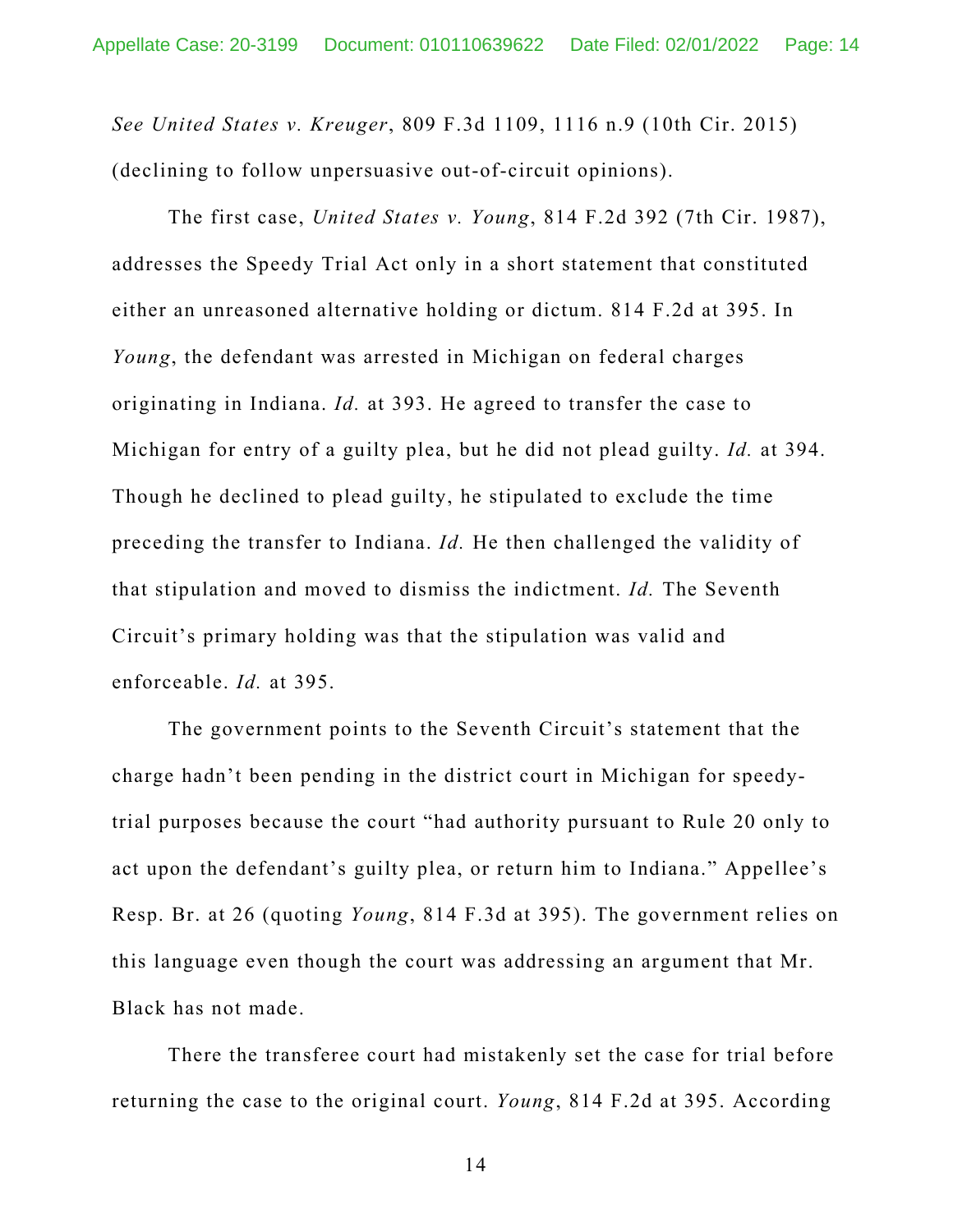to the defendant, the transferee court's setting of the case for trial rendered the charges pending there. *Id.* But the defendant did not argue that a transferee court is ordinarily where the charges are pending for purposes of the Speedy Trial Act. *Young* thus provides little help for us.

The second opinion, *United States v. Wickham*, 30 F.3d 1252 (9th Cir. 1994), also contains only a cursory analysis. In *Wickham*, the defendant was arrested in Texas on federal charges in California. 30 F.3d at 1253. He invoked Rule 20 to obtain transfer of the case to Texas federal court, where he pleaded guilty and then withdrew the plea. *Id.* The primary issue in *Wickham* was whether the speedy-trial clock had started to run when the court allowed the defendant to withdraw his plea. *Id.* at 1254. But our case doesn't involve withdrawal of a guilty plea. So *Wickham* too provides little help on our issue.

The third opinion, *United States v. Sutton*, 862 F.3d 547 (6th Cir. 2017), provides even less guidance. The court there applied a different subsection of the Speedy Trial Act,  $\S$  3161(e), which governs when a conviction is vacated through an appeal or collateral review. 862 F.3d at 554. In *Sutton*, the defendant was arrested in Ohio and faced federal charges in both Kentucky and Ohio. *Id.* at 551. He agreed to plead guilty in the Southern District of Ohio on all charges, so the Kentucky charges were transferred to the Southern District of Ohio. *Id*. After the Kentucky charges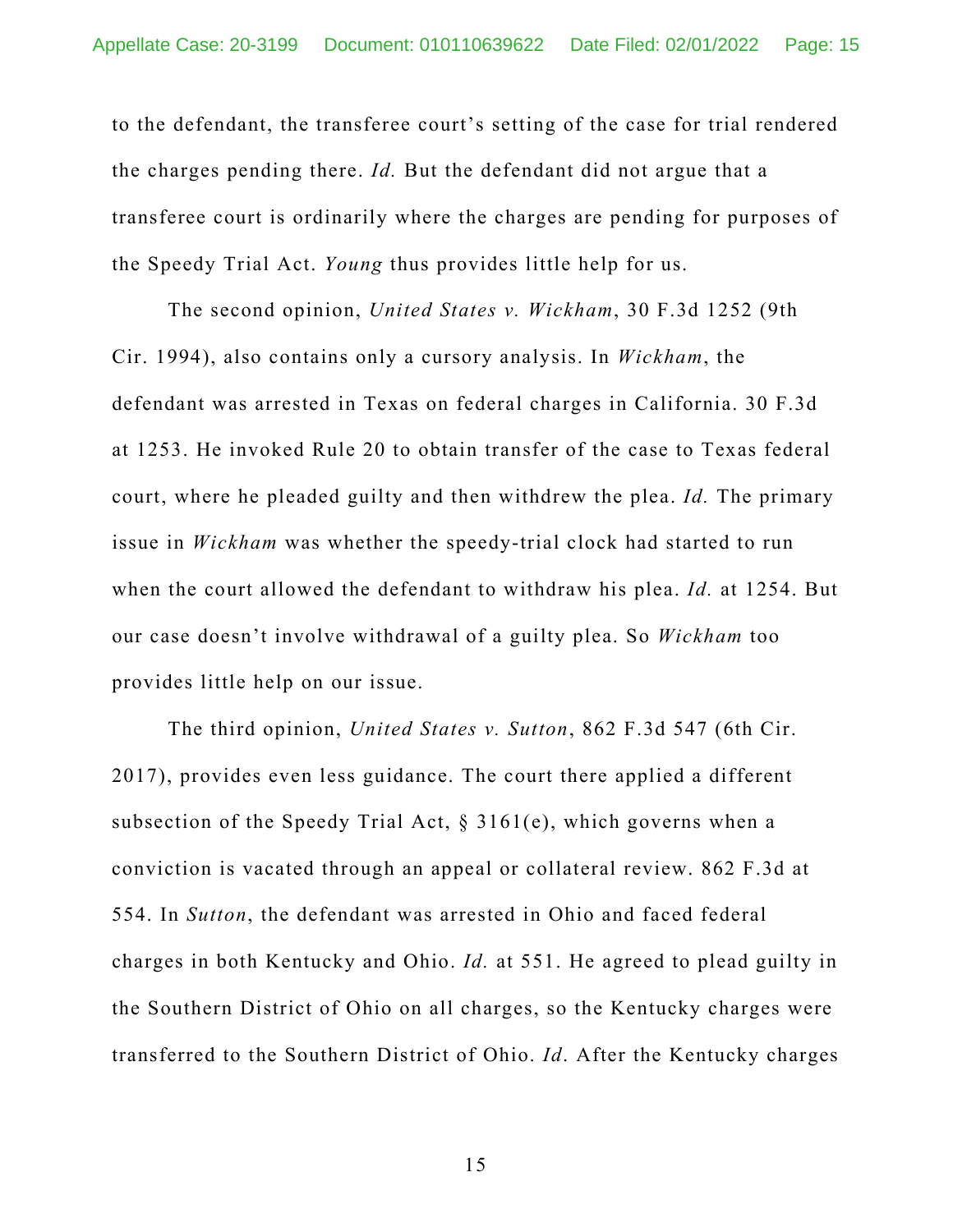were transferred, he agreed to a statement of facts that covered these charges. *Id.* But he did not enter a plea on the Kentucky charges. *Id*.

The defendant, the court, and the government did not catch this error; and the Ohio court sentenced the defendant on both the Kentucky and Ohio charges. *Id.* at 552. Five years later, the defendant noticed the error and collaterally challenged the sentence on the Kentucky charges. *Id.* The Southern District of Ohio credited the challenge and vacated the sentence. *Id.*

The defendant then sought dismissal of the Kentucky charges under  $\S$  3161(c)(1), reasoning that more than 70 days had elapsed from his first appearance in the district court in Ohio. *Id.* But the Sixth Circuit rejected this argument and applied  $\S 3161(e)$ , a separate provision governing cases when a conviction is vacated on collateral review. *Id.* at 558.

Although the Sixth Circuit based its analysis on  $\S 3161(e)$ , the government asks us to follow a statement made in a footnote. There the court said that if  $\S 3161(c)(1)$  had applied, the court where "such a charge" [was] pending" would have been the charging court. *Id.* at 558 n.5. But that footnote contained no analysis of the issue. Instead, the court noted that

- the Sixth Circuit "ha[d] not decided what 'court' means in  $\lceil \S 3161(c)(1) \rceil$ " and
- three other circuits had held that the term "refer[red] to the specific charging district."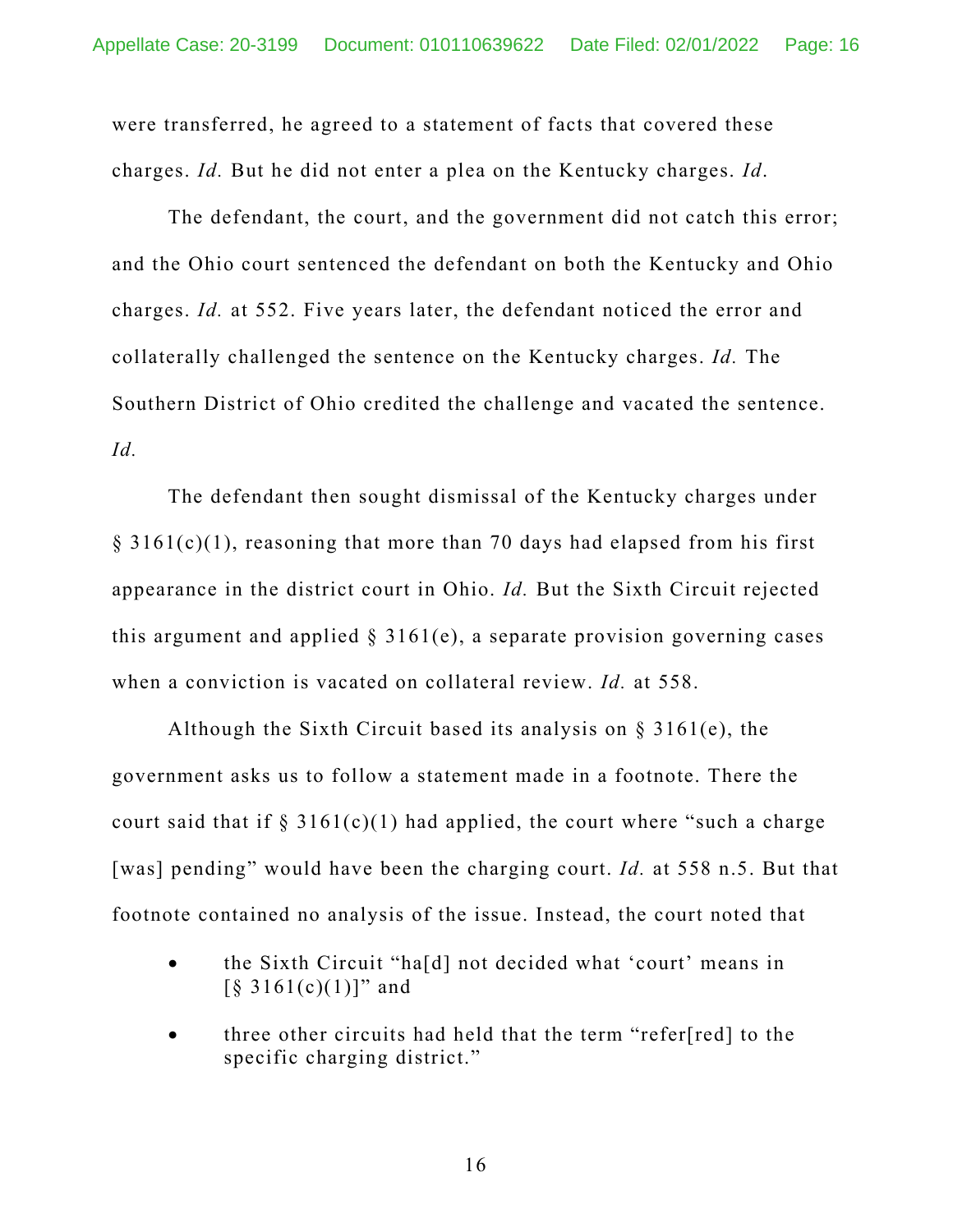*Id.* Those three circuit court opinions hadn't involved a Rule 20 transfer.

*See United States v. Montoya*, 827 F.2d 143 (7th Cir. 1987); *United States* 

*v. Wilson*, 720 F.2d 608 (9th Cir. 1983); *United States v. Atkins*, 698 F.2d

711 (5th Cir. 1983). *Sutton* thus provides little guidance here.

#### **C. The government's policy arguments don't affect our interpretation of the Speedy Trial Act.**

The government argues that

- Mr. Black's interpretation of the Speedy Trial Act would discourage governmental consent to transfers under Rule 20, which would lead to more consecutive sentences,
- Mr. Black could still challenge the delay based on the Constitution rather than the Speedy Trial Act, and
- dismissal of the indictment would impede the efficient use of resources.

Appellee's Resp. Br. at 37–38, 41. But we are not policymakers; these are issues better left to Congress.

\* \* \*

When Mr. Black was arraigned, the Western District of Missouri was the only court where the Kansas charges were pending. And that arraignment constituted an "appearance." *See Appearance*, BLACK'S LAW DICTIONARY (11th ed. 2019) ("A coming into court as a party or interested person . . . ."). [6](#page-16-0) So it was April 30, 2018 when Mr. Black first "appeared"

<span id="page-16-0"></span>The government argues that Mr. Black's arraignment in the Western District of Missouri was not an appearance because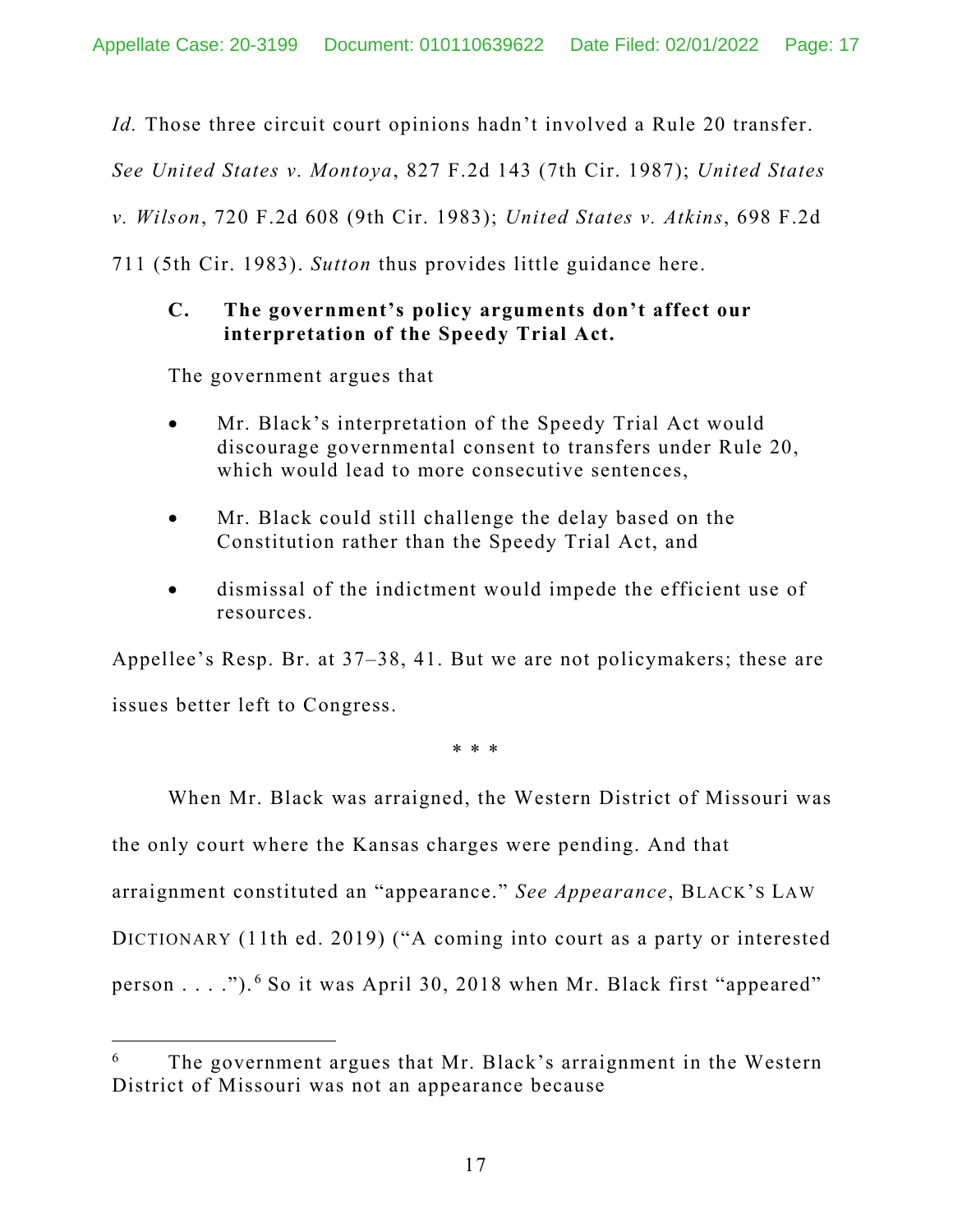before a judge in the district where the charges were pending. The speedy-

trial clock thus began on April 30, 2018. [7](#page-17-0) *See* 18 U.S.C. § 3161(c).

# **VII. More than 70 non-excludable days elapsed between Mr. Black's first appearance in the Western District of Missouri and his motion to dismiss.**

The government argues that even if Mr. Black's appearance in the

Western District of Missouri had started the speedy-trial clock, the statute

would have required exclusion of enough time to satisfy the 70-day period.

We disagree.

- to "appear" means "to come formally before an authoritative body" and
- only the court authorized to hold a trial is an "authoritative body."

Appellee's Resp. Br. at 19–20 (citing *Webster's Third New International Dictionary* 103 (1993)). But this argument is mistaken for two reasons.

First, the Western District of Missouri was an "authoritative body": It had the power to accept the plea and to sentence Mr. Black if he pleaded guilty.

Second, we must read the word "appear" in context: Under  $\S$  3161(c)(1), the speedy-trial clock starts when "the defendant has appeared before a judicial officer of the court in which such charge is pending." 18 U.S.C. § 3161(c)(1). If the word "appear" tells us which court matters, the clause "the court in which such charge is pending" would be unnecessary. We cannot read  $\S 3161(c)$  that way because we must "give" effect, if possible, to every clause and word of a statute." *Duncan v. Walker*, 533 U.S. 167, 174 (2001).

<span id="page-17-0"></span> $7$  Because the statutory text resolves this question, we do not address Mr. Black's reliance on the rule of lenity.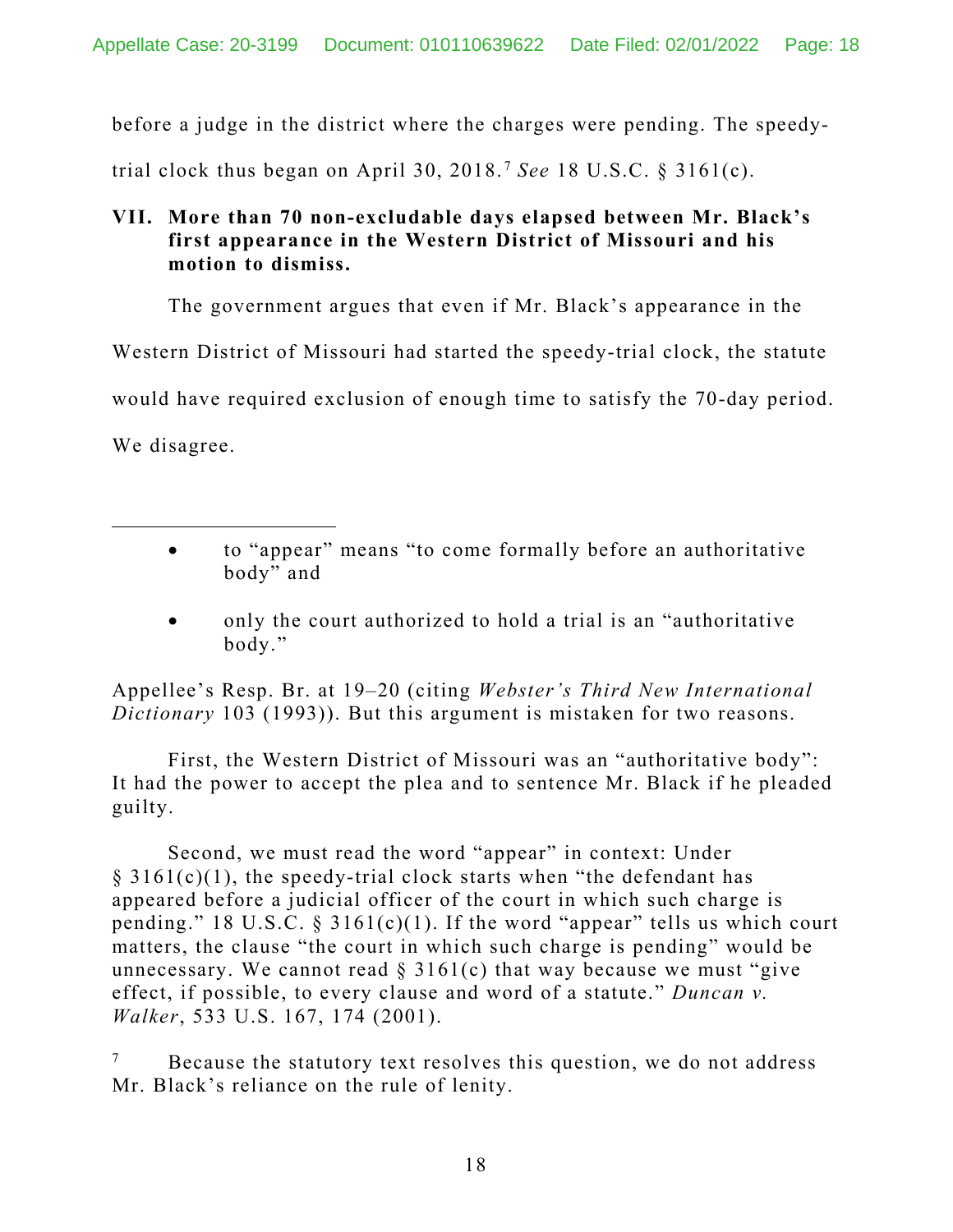The Speedy Trial Act requires exclusion of some time periods when calculating the 70-day deadline. 18 U.S.C. §§ 3161(c)(1), (h). Mr. Black and the government agree that the speedy-trial clock ran at least 54 days after his first appearance in the District of Kansas. *See* Appellant's Opening Br. at 9 (arguing that 55 non-excludable days elapsed); Appellee's Resp. Br. at 48 n.9 (arguing that 54 or 55 non-excludable days elapsed). [8](#page-18-0) We conclude that more than 16 additional, non-excludable delays elapsed between Mr. Black's arraignment in the Western District of Missouri and his first appearance in the District of Kansas. The trial thus did not start within the 70-day period.

To count the number of non-excludable days, we must consider the statutory grounds for excluding time. Many of these grounds fall under § 3161(h)(1), which excludes "[a]ny period of delay resulting from other

<span id="page-18-0"></span>The government and Mr. Black disagree over whether there were 54 or 55 non-excludable days.

Mr. Black appeared in the District of Kansas for the first time on March 22, 2019. The speedy-trial clock then ran 40 days, stopping on May 2, 2019, when Mr. Black moved for a continuance. *See* 18 U.S.C. § 3161(h)(1)(D) (excluding "delay resulting from any pretrial motion, from the filing of the motion through the conclusion of the hearing on, or other prompt disposition of, such motion"). On May 6, 2019, the court granted the motion for a continuance. The speedy-trial clock thus restarted, but the parties disagree over whether the clock restarted on May 6 or 7. Either way, the clock ran at least another fourteen days, stopping for the initial trial date (May 21, 2019). The trial was continued, triggering another exclusion of time. *See* 18 U.S.C. § 3161(h)(7)(A).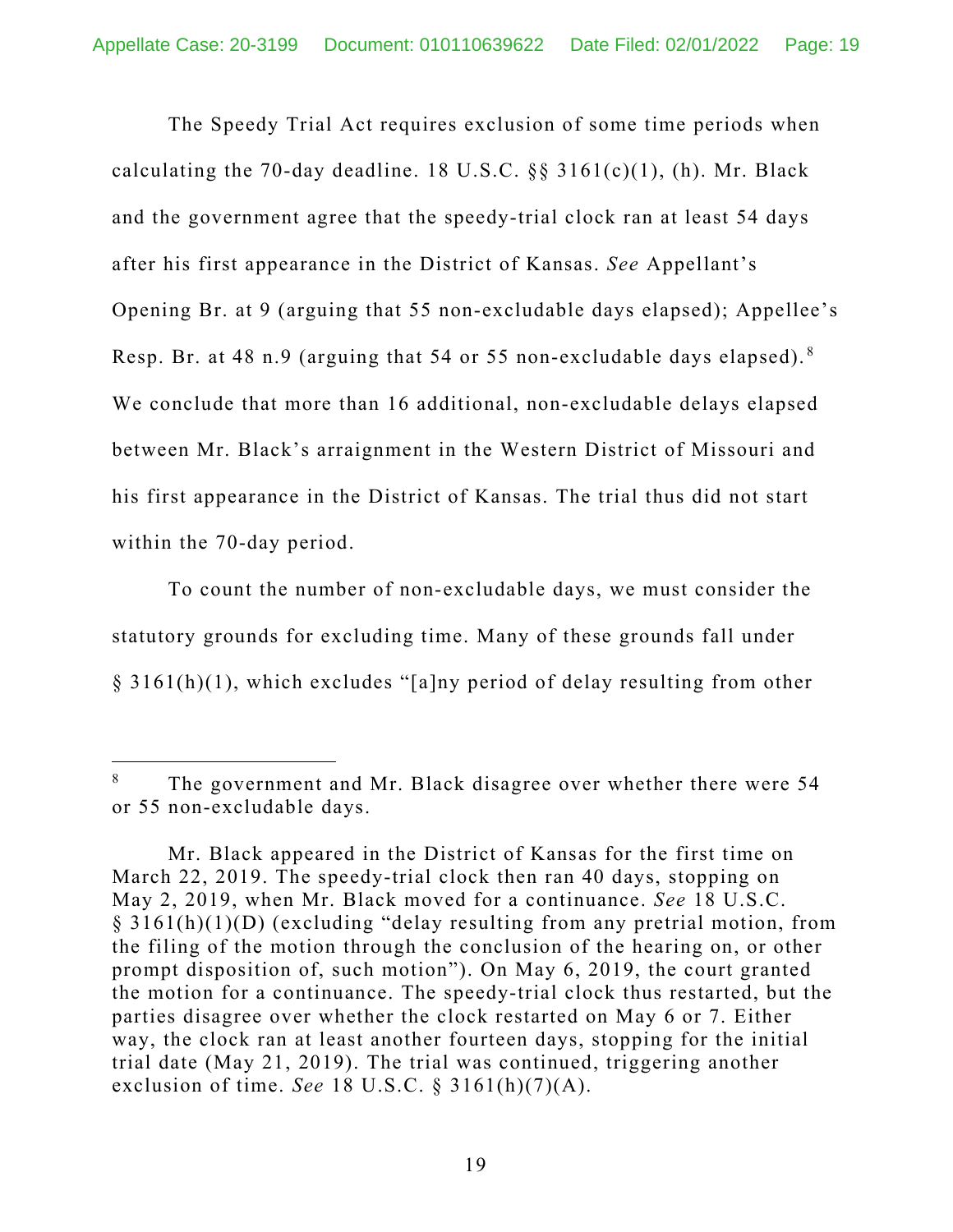proceedings concerning the defendant." *Id.* Mr. Black concedes that two

time segments were excludable under  $\S 3161(h)(1)$ :

- 1. The first time segment started with Mr. Black's first appearance in the Western District of Missouri on April 30, 2018 and ended with return of the papers to the District of Kansas on November 15, 2018. This time segment was excludable as delay resulting from a transfer between districts. Appellant's Opening Br. at 10; *see* 18 U.S.C. § 3161(h)(1)(E).
- 2. The second time segment consisted of the ten days after the return of his case to the District of Kansas. These days were excludable as a presumptively reasonable delay for transportation between districts. Appellant's Opening Br. at 10; *see* 18 U.S.C. § 3161(h)(1)(F).

The parties thus agree on exclusion of the 209 days in these time segments.

But the government and Mr. Black disagree on how to treat the

remaining 116 days that had passed before Mr. Black appeared in Kansas

(March 22, 2019).



Mr. Black argues that these 116 days count toward the speedy-trial clock, which would establish a statutory violation. The government argues for the first time that all but 6 of those 116 days are excludable "as delay from 'other proceedings concerning the defendant'" (Mr. Black's sentencing for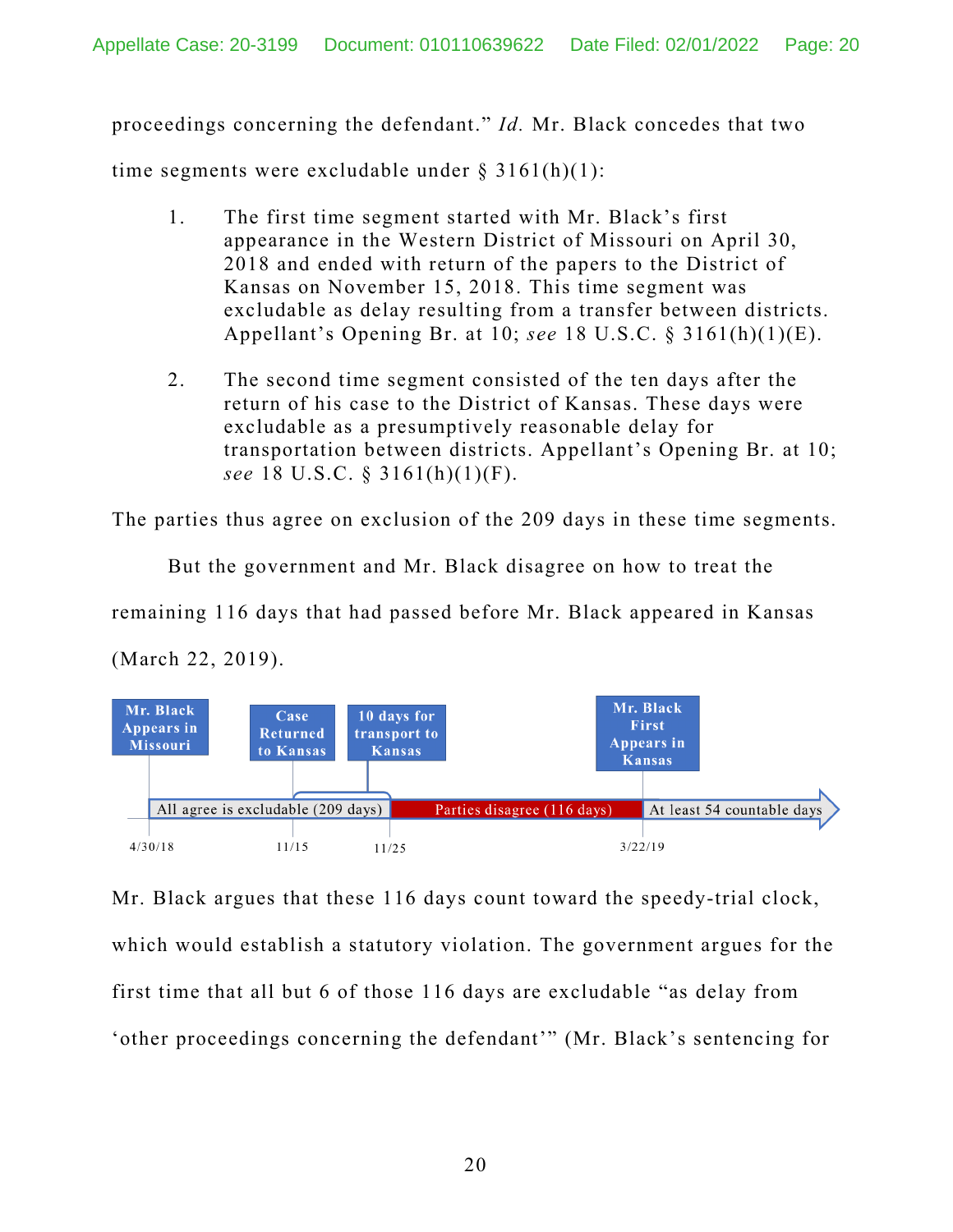the Missouri charges). [9](#page-20-0) Appellee's Resp. Br. at 47 (quoting 18 U.S.C.

§ 3161(h)(1)). Mr. Black

- disagrees with the government on the merits of this argument, *see* Appellant's Reply Br. at 23–29, and
- argues that the government waived the argument by "inform[ing] the district court below 'that it ha[d] []not identified an exception under Title 18, U.S.C. § 3161(h)'" applicable to Mr. Black's case. *Id.* at 19 (quoting R. vol. 1, at 57).

Though the government did not raise this argument in district court,

we have discretion to affirm on any ground adequately supported by the

record. *Elkins v. Comfort*, 392 F.3d 1159, 1162 (10th Cir. 2004). In

determining whether to exercise this discretion, we consider three factors:

- 1. whether the issue was fully briefed and argued in the trial and appeals court,
- 2. "whether the parties have had a fair opportunity to develop the factual record," and
- 3. "whether in light of factual findings to which we defer or uncontested facts, our decision would involve only questions of  $law.$ "

<span id="page-20-0"></span>The parties also disagree on whether the remaining 6 days are excludable. Mr. Black argues that only 10 days are excludable for the time to transport him back to Kansas. The government argues that 16 days were excludable for this purpose. But the government acknowledges that we need not resolve the disagreement over the 6 disputed days because they wouldn't affect the outcome.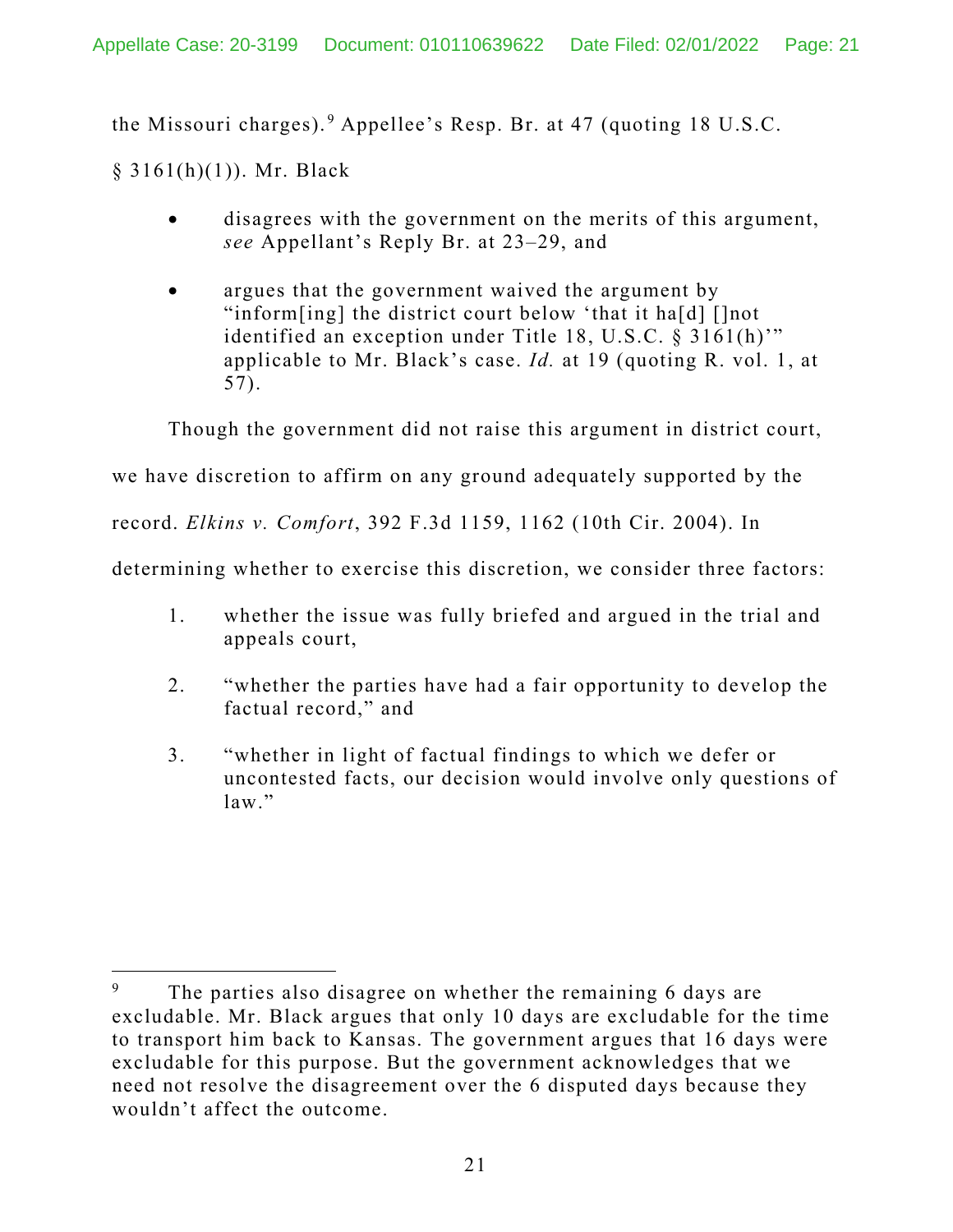*Id.* (cleaned up). All of these factors weigh against affirming on the ground that 110 days are excludable as delay from "other proceedings concerning" Mr. Black.<sup>[10](#page-21-0)</sup>

First, the issue was fully briefed and argued here, but it was not briefed or argued before the district court. In this circumstance, we've considered the first factor to cut against consideration of the new argument for affirmance. *Brown v. Perez*, 835 F.3d 1223, 1236 (10th Cir. 2016).

Second, the parties lacked a fair opportunity to develop the record. Because the government didn't raise this issue in district court, Mr. Black lacked an opportunity to show that the Missouri sentencing hadn't affected prosecution of the Kansas charges. So this factor cuts against consideration of this alternative ground for affirmance.

Third, the government's new argument presents a mixed question of fact and law. The government argues that we need only to decide a legal question: whether  $\S 3161(h)(1)$  excludes periods of delay resulting from trial and sentencing in another case. But even if we answer *yes*, application of  $\S$  3161(h)(1) would turn on a factual question: how much of the delay

<span id="page-21-0"></span> $10$  Mr. Black not only relies on these factors but also argues that the government waived its new argument by intentionally relinquishing it in district court. The government argues that it mistakenly overlooked the exclusion rather than intentionally relinquish a known right. We need not decide whether the government's omission was inadvertent or intentional: Even if the government had just made a mistake, the three pertinent factors would cut against affirmance on the alternative ground.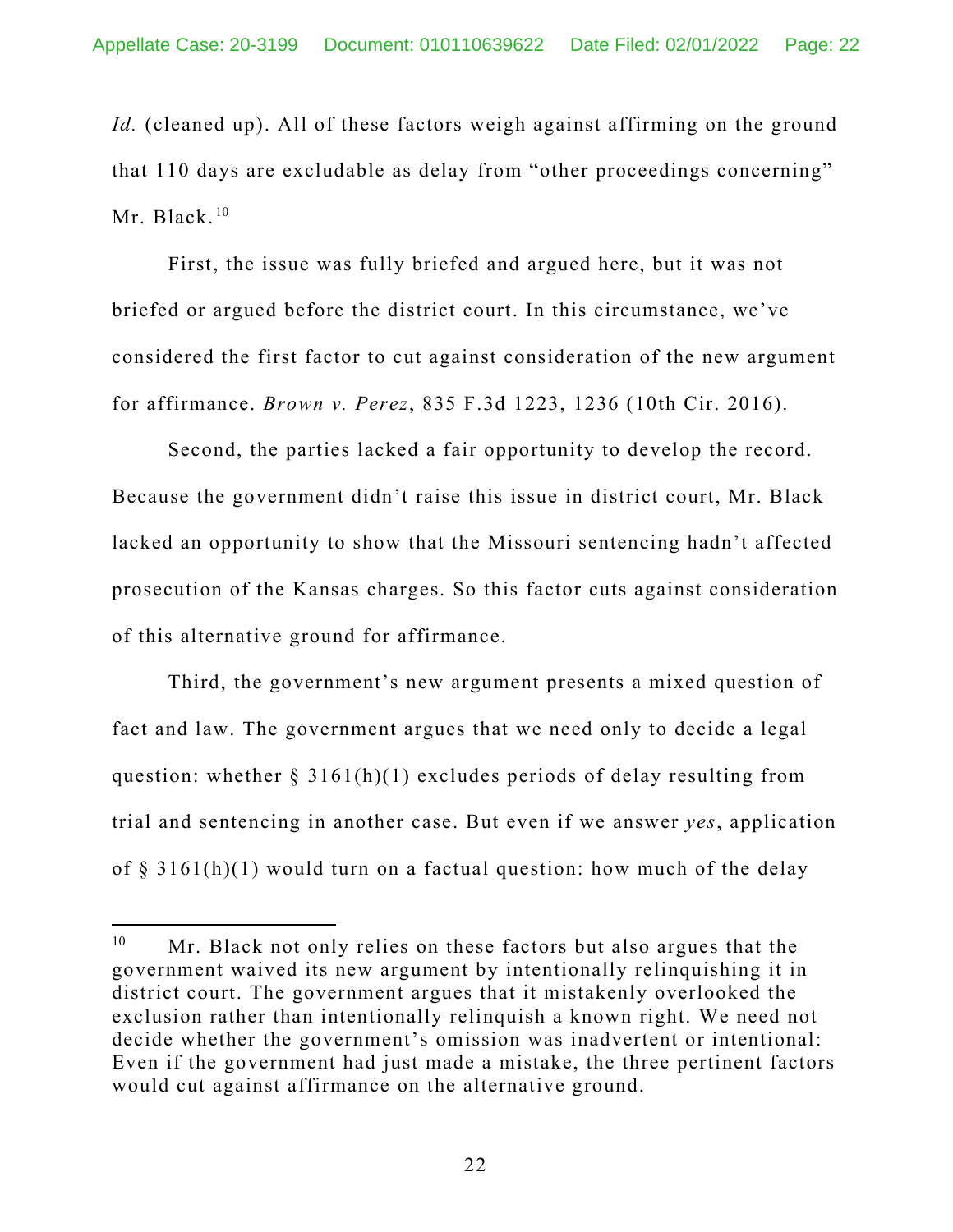resulted from the sentencing? So affirmance on the government's new ground would require factual findings unsupported by the record.

The three factors weigh against consideration of the government's alternative grounds for affirmance. So we decline to consider the government's newly asserted argument for affirmance based on 18 U.S.C.  $\S$  3161(h)(1). We thus assume that no exception applies to those 116 days and count them toward the speedy-trial clock.

#### **VIII. Conclusion**

The Speedy Trial Act required Mr. Black's trial to begin within 70 days of his first appearance before a judge in the district where the Kansas charges were pending. When the Kansas charges were transferred from the District of Kansas to the Western District of Missouri, authority over the case shifted from the District of Kansas to the Western District of Missouri. So when Mr. Black appeared in the Western District of Missouri, the Kansas charges were pending there. This appearance thus started the speedy-trial clock.

Because more than 70 non-excludable days passed between Mr. Black's first appearance in the Western District of Missouri and his motion to dismiss under the Speedy Trial Act, the district court should have granted the motion. So we reverse the denial of Mr. Black's motion to dismiss the indictment.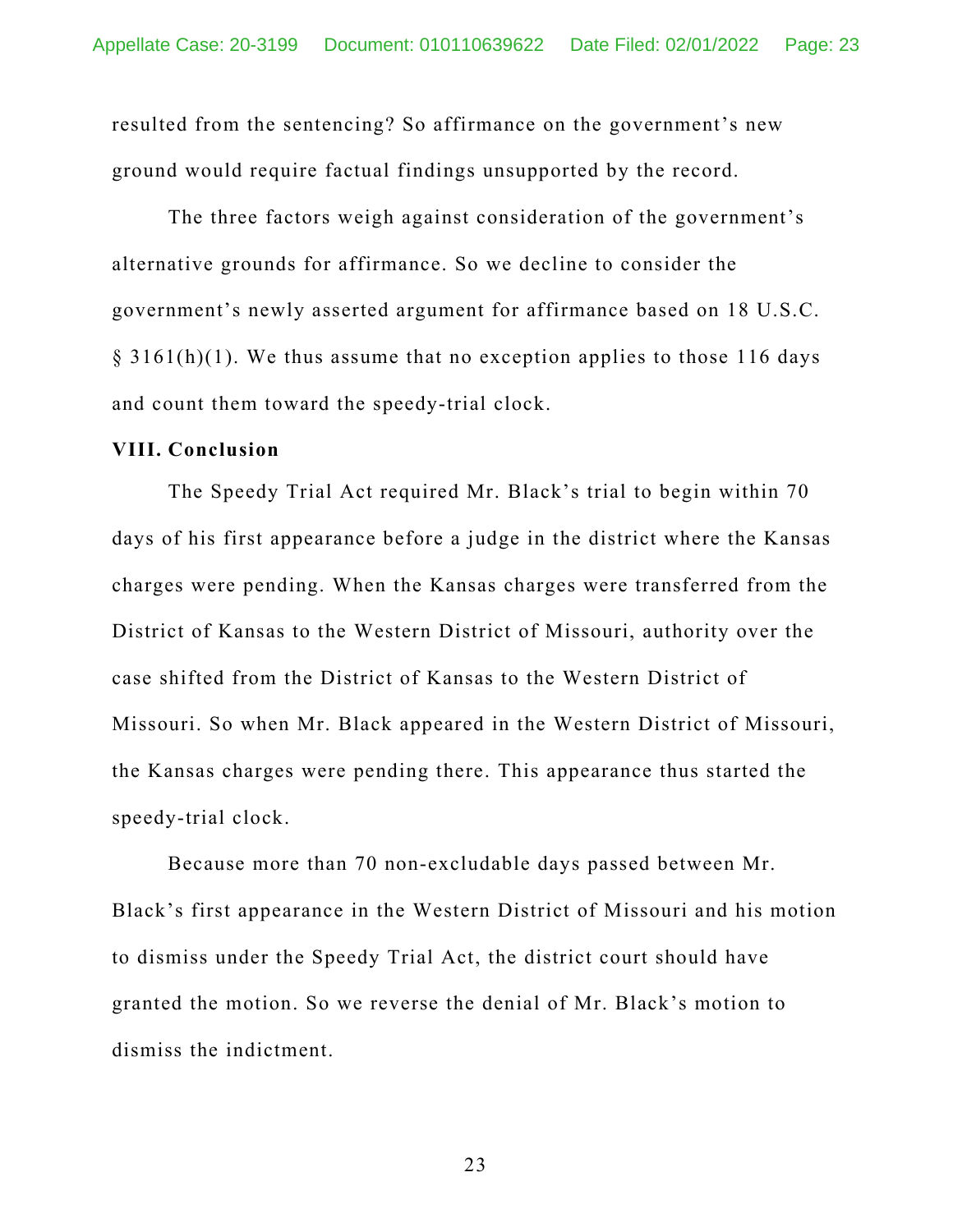We remand for the district court to decide whether the charges should be dismissed with or without prejudice, considering the seriousness of the offense, the facts and circumstances leading to dismissal, and the impact of reprosecution on the administration of the Speedy Trial Act and the administration of justice. 18 U.S.C. § 3162(a)(1).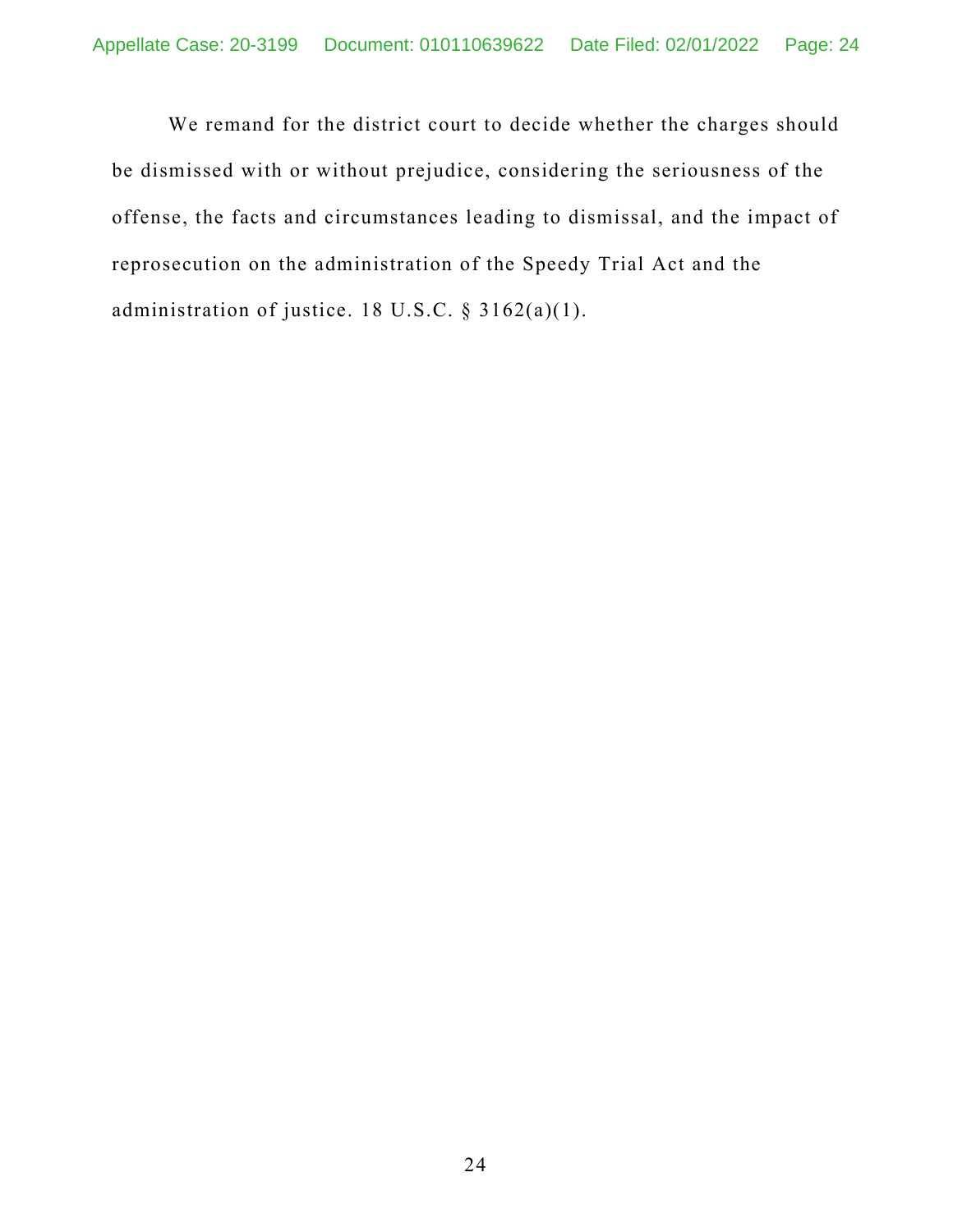*United States v. Black*, No. 20-3199, Bacharach, J., concurring.

I join the majority opinion, but write separately to address the merits of the government's new argument for affirmance based on 18 U.S.C.

 $\S$  3161(h)(1). The majority opinion correctly applies our customary factors in deciding not to consider the government's new argument. But even if we were to consider the government's new argument for affirmance, I would reject it on the merits.

The record and judicially noticeable documents reflect five material facts about the period between Mr. Black's guilty plea in Missouri and his first appearance in Kansas:

- 1. Mr. Black pleaded guilty to the Missouri charges on October 16, 2018. Min. Entry for Change of Plea Hr'g, *United States v. Black*, No. 2:17-cr-04044-BCW-1 (W.D. Mo. Oct. 17, 2018), ECF No. 34.
- 2. The Western District of Missouri accepted that guilty plea on December 18, 2018. Acceptance of Plea of Guilty and Adjudication of Guilt, *United States v. Black*, No. 2:17-cr-04044-BCW-1 (W.D. Mo. Dec. 18, 2018), ECF No. 35.
- 3. On February 6, 2019, the Western District of Missouri ordered briefing on sentencing. Notice of Hr'g, *United States v. Black*, No. 2:17-cr-04044-BCW-1 (W.D. Mo. Feb. 6, 2019), ECF No. 39.
- 4. The Western District of Missouri conducted a sentencing hearing on March 6, 2019 and sentenced Mr. Black on the same day. Min. Entry for Sentencing Hr'g, *United States v. Black*, No. 2:17-cr-04044-BCW-1 (W.D. Mo. Mar. 6, 2019), ECF No. 43; J. and Commitment, *id.*, ECF No. 44.
- 5. Mr. Black made his first appearance in the District of Kansas on March 22, 2019. R. vol. 1, at 4.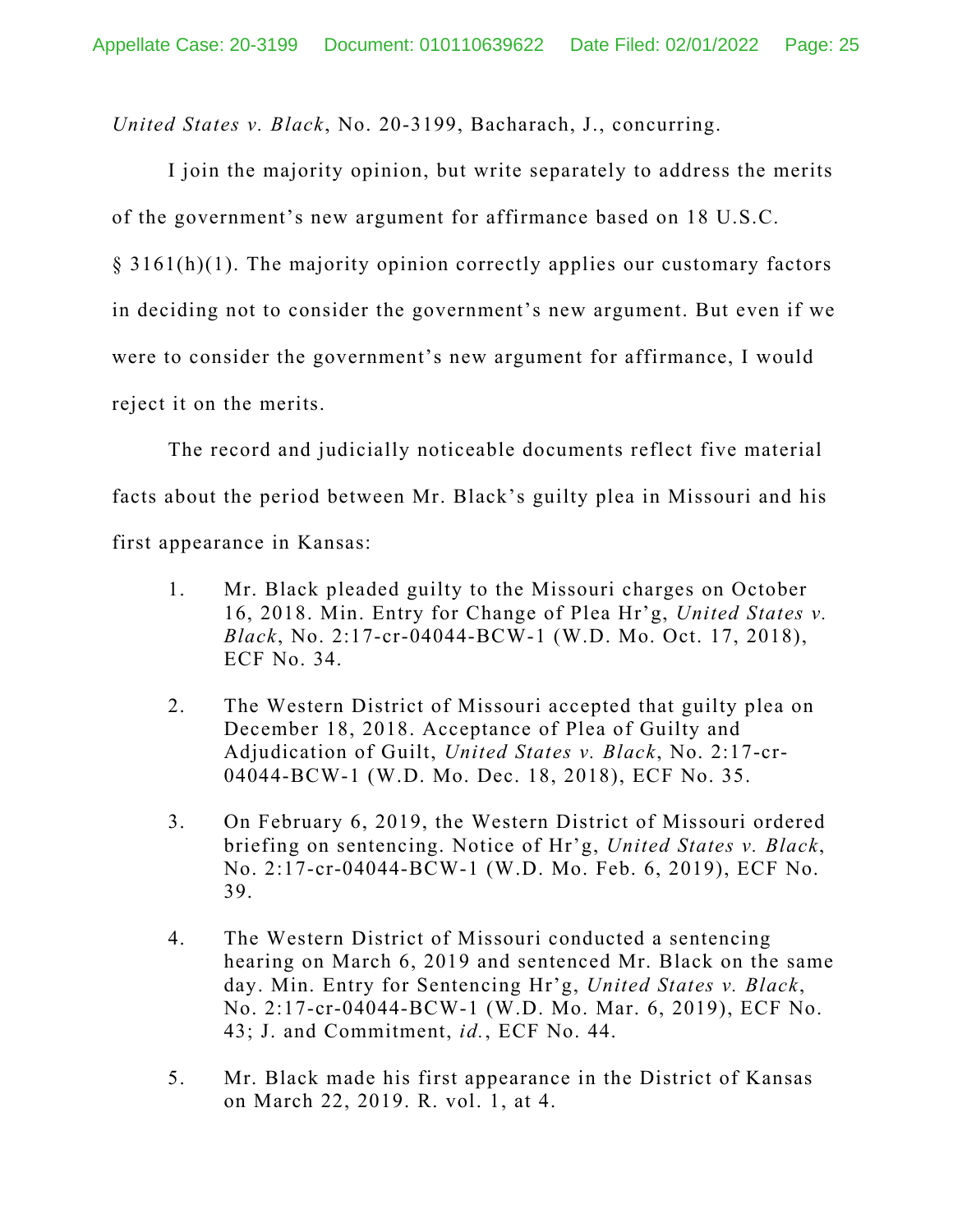The record does not show any proceedings during the 50 days between the court's acceptance of Mr. Black's guilty plea (December 18) and the date that the court ordered briefing on sentencing (February 6).



The government argues that both trial and sentencing in another case trigger  $\S 3161(h)(1)$  as "delay resulting from other proceedings concerning the defendant." Appellee's Resp. Br. at 46 (quoting 18 U.S.C.

 $\S$  3161(h)(1)). But even if we were to credit this argument, the delay

between December 18 and February 6 would not have resulted

- from a trial on the Missouri charges (because Mr. Black had already pleaded guilty and the court had accepted his plea) or
- sentencing (because the sentencing proceedings had yet to begin).

The government presented no evidence that any proceedings were ongoing during this period, so the speedy-trial clock ran 50 days.<sup>[1](#page-25-0)</sup>

<span id="page-25-0"></span>As noted in the majority opinion, the record is sparse on this issue because the government didn't raise  $\S 3161(h)(1)$  in district court. But if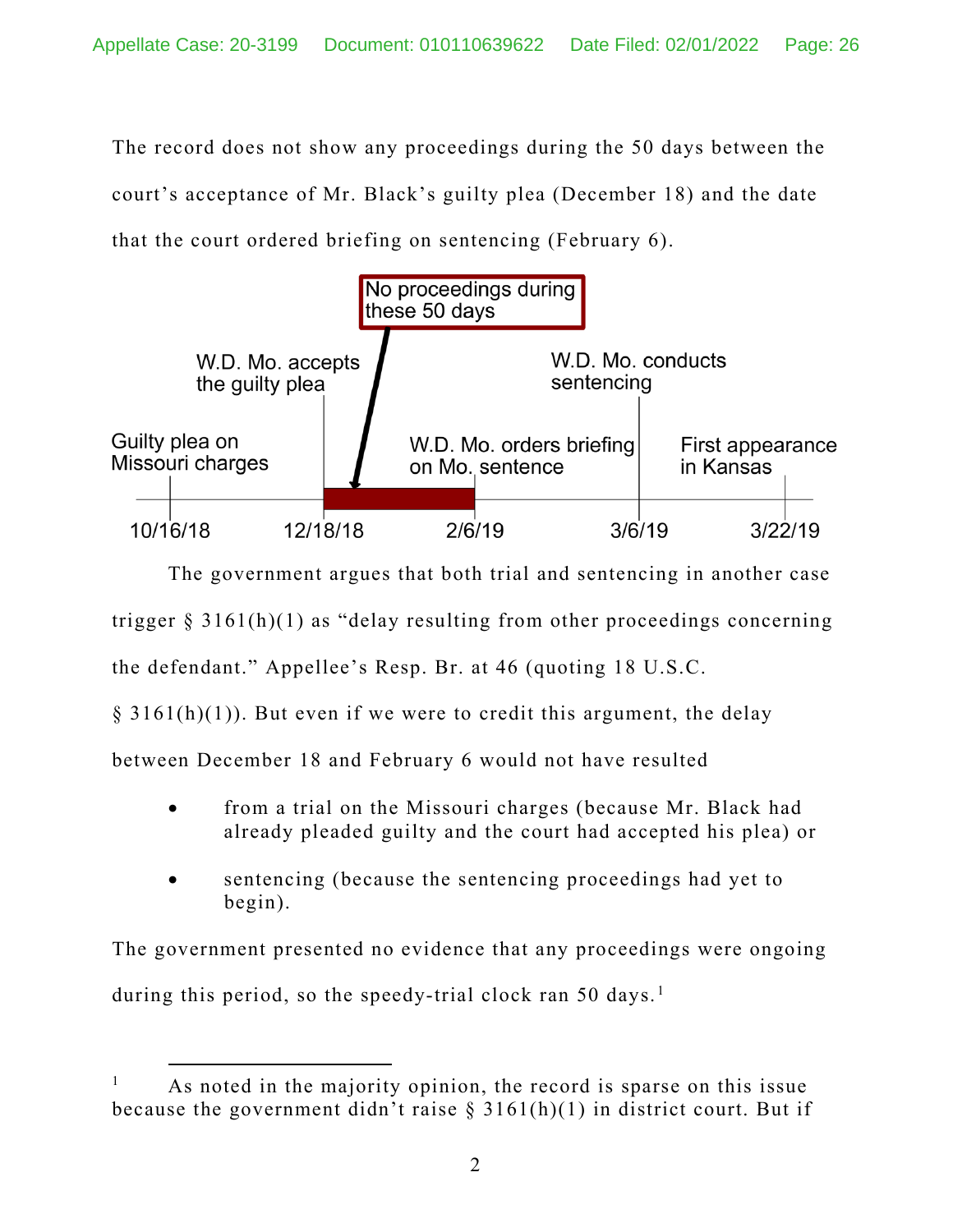Further delay took place after Mr. Black's appearance in the District of Kansas. As discussed in the majority opinion, Mr. Black argues that this was 55 days; the government says that it may have been 54. *See* Maj. Op. at 19 n.8. We need not decide whether the delay involved 54 or 55 days because either period would push the total delay beyond 70 days.



The two periods combine to 104 or 105 days, which exceed the speedy-trial limit of 70 days. These delays violated the Speedy Trial Act. So even if we were to consider the government's new argument for affirmance, the delay would have required dismissal of the indictment.

we were to consider the issue here, we'd need to assess the government's new argument based on the existing record. That record does not reflect any proceedings during this 50-day period.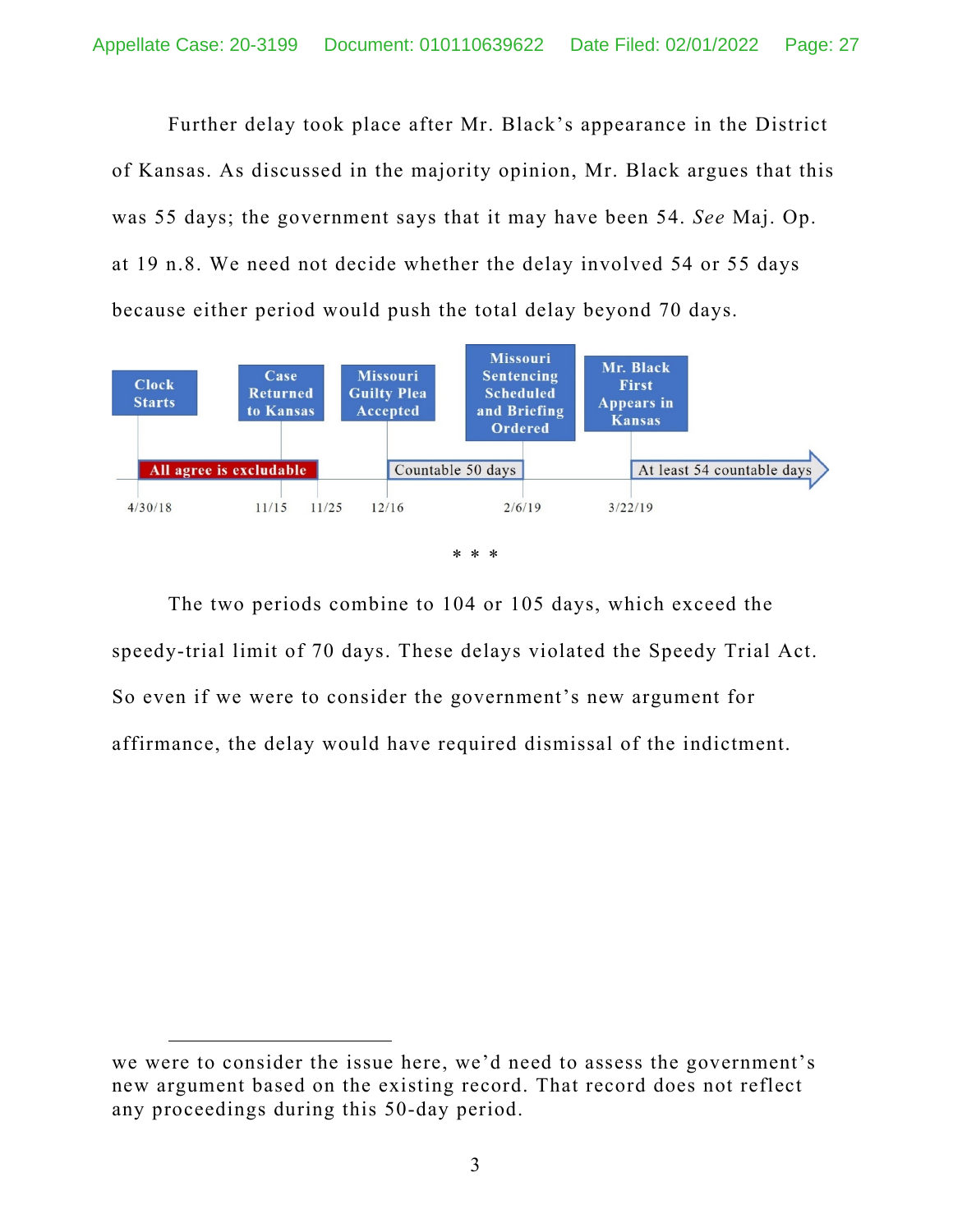20-3199, *United States v. Black* Phillips, J., dissenting.

I would affirm the district court. It correctly interpreted both Fed. R. Crim. P. 20

and 18 U.S.C. § 3161(c)(1). For ease of reference, I requote these provisions (with strike-

throughs for text not at issue and with italics for key terms in resolving this case):

#### **Rule 20. Transfer for Plea and Sentence**

**(a) Consent to Transfer**. *A prosecution* may be *transferred* from the district where the indictment or information is pending, or from which a warrant on a complaint has been issued, to the district where the defendant is arrested, held, or present if:

**(1)** the defendant states in writing a wish to plead guilty or nolo contendere and to waive trial in the district where the indictment, information, or complaint is pending, consents in writing to *the court's disposing* of *the case* in the transferee district, and files the statement in the transferee district; and

**(2)** the United States attorneys in both districts approve the transfer in writing.

**(b) Clerk's Duties.** After receiving the defendant's statement and the required approvals, the clerk where the indictment<del>, information, or complaint</del> is pending must send the file, or a certified copy, to the clerk in the transferee district.

**(c) Effect of a Not Guilty Plea.** If the defendant pleads not guilty after the case has been transferred under Rule 20(a), the clerk must return the papers to the court where *the prosecution* began, and that court must restore *the proceeding* to its docket. The defendant's statement that the defendant wished to plead guilty or nolo contendere is not, in any civil or criminal proceeding, admissible against the defendant.

Fed. R. Crim. P. 20.

#### **§ 3161. Time limits and exclusions**

**(c)(1)**In *any case* in which a plea of not guilty is entered, the trial of a defendant charged in an information or indictment with the commission of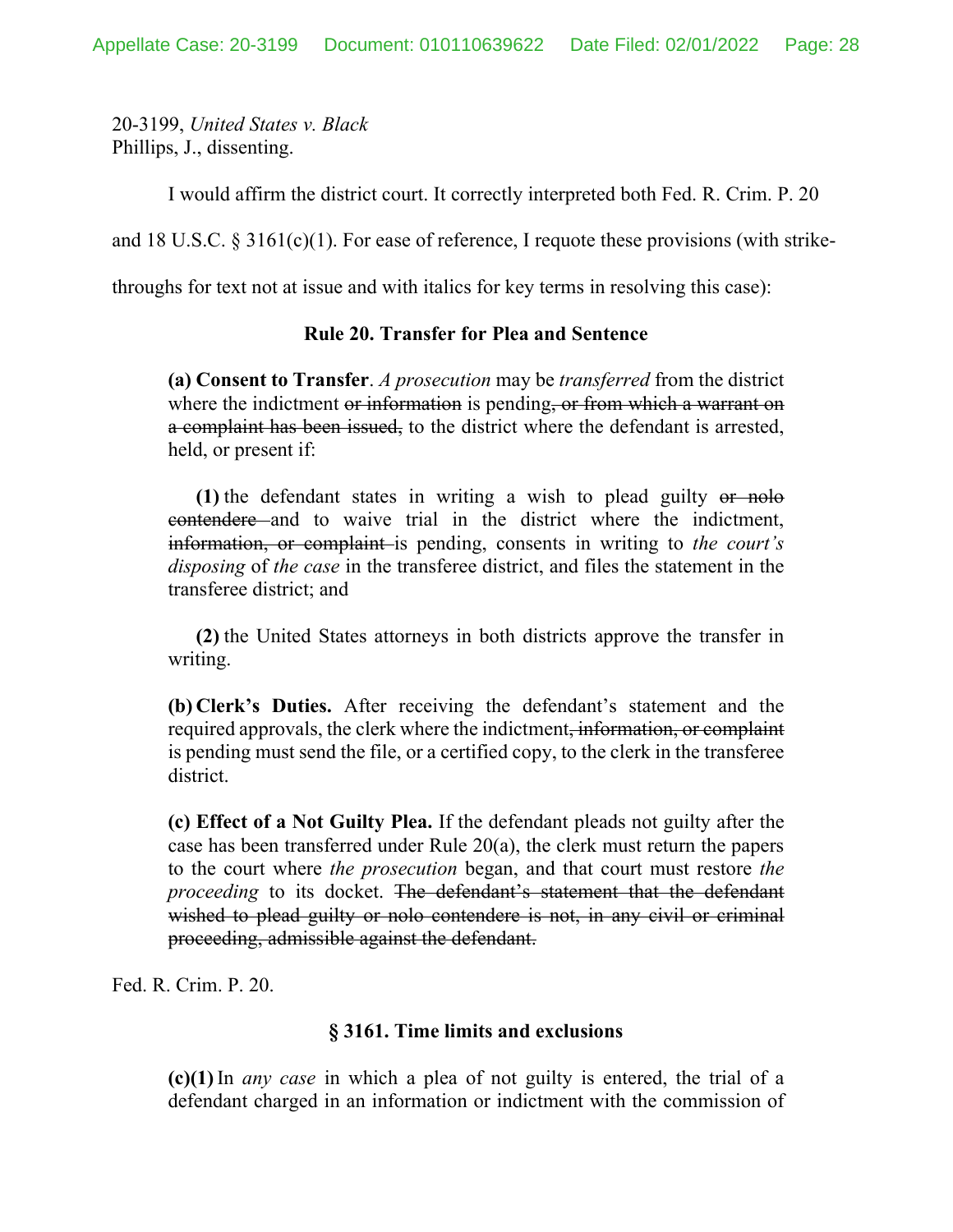an offense shall commence within seventy days from the filing date (and making public) of the information or indictment, or from the date the defendant has *appeared* before a judicial officer of *the court in which such charge is pending*, whichever date last occurs. If a defendant consents in writing to be tried before a magistrate judge on a complaint, the trial shall commence within seventy days from the date of such consent.

#### 18 U.S.C. § 3161(c)(1).

In interpreting the provisions in Mr. Black's case, it helps to consider the three potential outcomes after his Kansas prosecution was transferred.

First, if Mr. Black had carried through with his written wish to enter a guilty plea, he obviously would have been sentenced without a trial. His guilty plea would have left no reason to consult the Speedy Trial Act.

Second, because Mr. Black instead declined to carry through on his written wish to enter a guilty plea, the sole option was a trial, which requires us to consider the Speedy Trial Act's terms under that circumstance. After Mr. Black pleaded not guilty to the Kansas charges, Rule 20 required that the papers (and the transferred prosecution) be returned to Kansas. This left matters where they stood before Mr. Black persuaded Kansas and Missouri that he wished to plead guilty. He awaited disposition of his Missouri charges, and Kansas and Colorado<sup>[1](#page-28-0)</sup> awaited his transport to their states to face their charges. The net effect of the wasted transfer was to leave Mr. Black in the position he occupied before the transfer—no better off, no worse off.

<span id="page-28-0"></span><sup>&</sup>lt;sup>1</sup> Ultimately, Colorado chose not to return Mr. Black to Colorado to face the charges.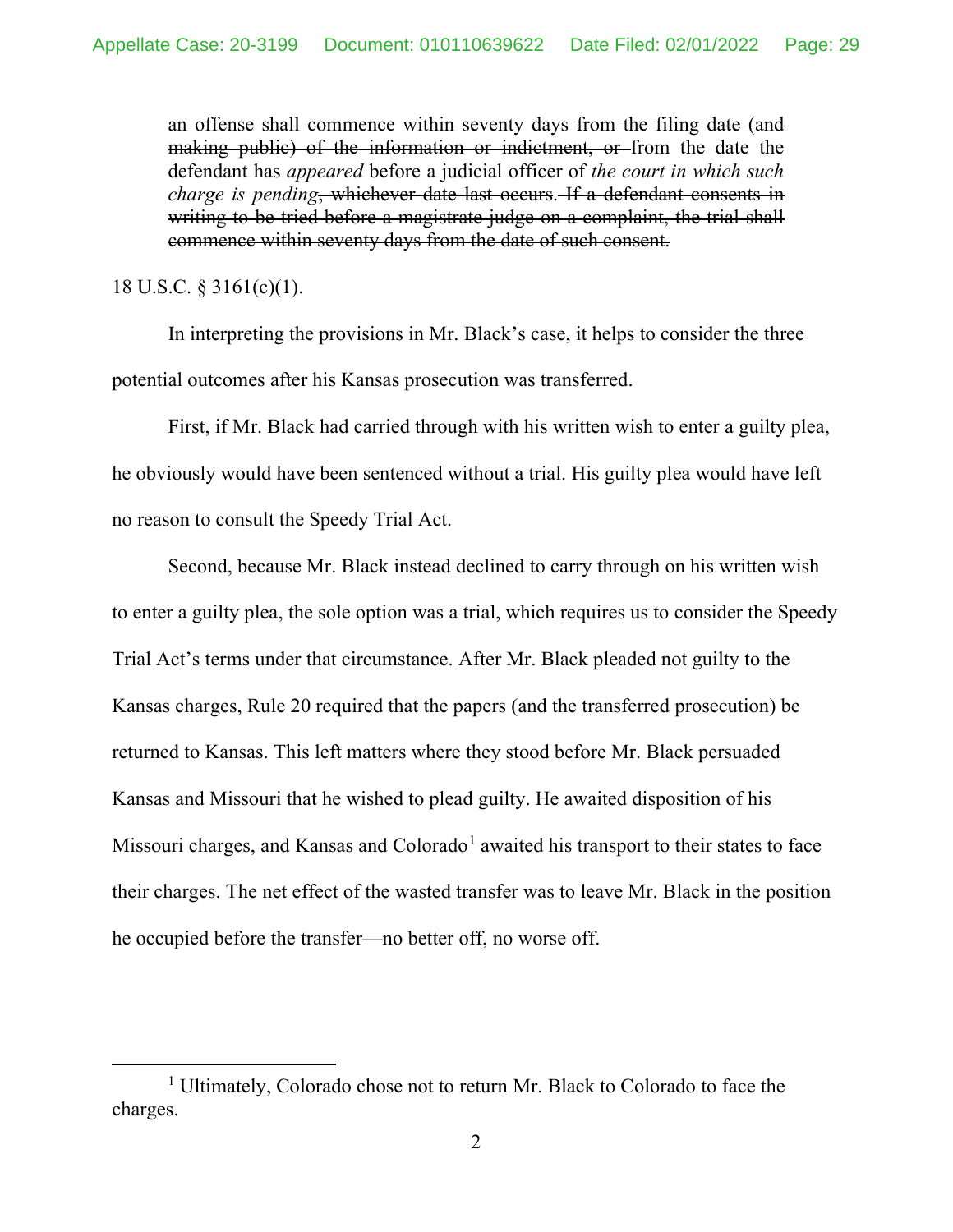Rule 20 and  $\S 3161(c)(1)$ , quoted above, arrive at that sensible result. After Mr. Black's not-guilty plea, Kansas waited for Mr. Black, and Mr. Black waited for Kansas. Kansas had no need to reindict Mr. Black—its indictment (and the indictment's charges) remained pending in Kansas. Rule 20 simply allowed Kansas and Missouri to agree that Kansas would dispose of its case by obtaining Mr. Black's guilty pleas and sentencing in Missouri. Contrary to the majority's view, Rule 20 allows *Kansas* to dispose of the Kansas charges in Missouri.

Mr. Black's Kansas indictment (and its charges) never became a Missouri indictment. The majority considers it important that Missouri opened a docket number to keep track of the happenings in Missouri court. But this just allows orderly record keeping. The alternative would be for a transferee state to stack case filings on a bare bookshelf or desk corner.

Two of our fellow circuit courts have ruled that the charges remain pending in the transferor court in Rule 20 cases. *See United States v. Wickham*, 30 F.3d 1252, 1253–54 (9th Cir. 1994) (concluding in a case similar to ours—the defendant obtained a transfer, pleaded guilty, but then withdrew the guilty plea—that the transferor court was the one in which charges were pending for purposes of 18 U.S.C. § 3161(c)(1)); *United States v. Young*, 814 F.3d 392, 395 (7th Cir. 1987) (concluding in a case like ours—the defendant obtained a transfer but didn't plead guilty—that the transferee court was not the "court in which the charge was pending" for purposes of 18 U.S.C.  $\S$  3161(c)(1)). Though it finds fault with the two decisions, the majority has no cases supporting its contrary view.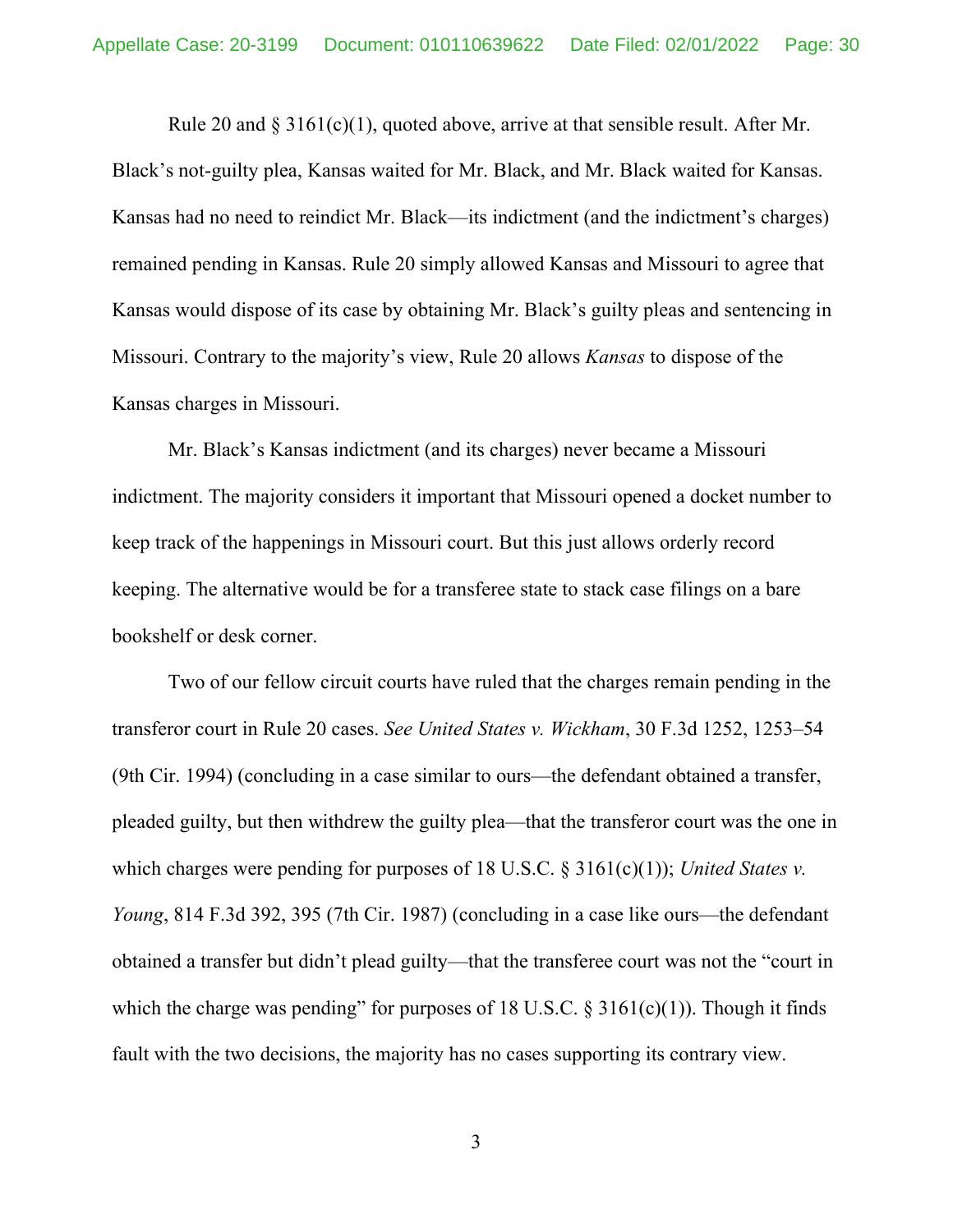Because the Kansas charges always remained pending in Kansas, Mr. Black first "appeared before a judicial officer of the court in which such charge[s] [were] pending" when he first appeared in Kansas federal court. That reading, supported by the plain text, resolves Mr. Black's speedy-trial claim in the government's favor.

This conclusion is buttressed by the third possibility open to a defendant in Mr. Black's position, though Mr. Black didn't avail himself of it. A defendant in Mr. Black's original position (charged in multiple federal districts) can seek transfer of his case for not just a change of plea and sentencing but for *trial*. Though Mr. Black could have sought this result without stating a wish to plead guilty, I see nothing that would prevent him from seeking transfer for trial after he declined to plead guilty. Here is the applicable rule (again, with the language not pertinent to Mr. Black's situation stricken and key language italicized):

#### **Rule 21. Transfer for Trial**

**(a) For Prejudice.** Upon the defendant's motion, the court must transfer the proceeding against that defendant to another district if the court is satisfied that so great a prejudice against the defendant exists in the transferring district that the defendant cannot obtain a fair and impartial trial there.

**(b) For convenience.** Upon the defendant's motion, the court *may transfer the proceeding, or one or more counts*, against that defendant to another district for the convenience of the parties, any victim, and the witnesses, and in the interest of justice.

**(c) Proceedings on Transfer.** When the court orders a transfer, the clerk must send to the transferee district the file, or a certified copy, and any bail taken. *The prosecution* will then continue in the transferee district.

**(d) Time to File a Motion to Transfer.** A motion to transfer may be made *at or before arraignment or at any other time the court or these rules prescribe*.